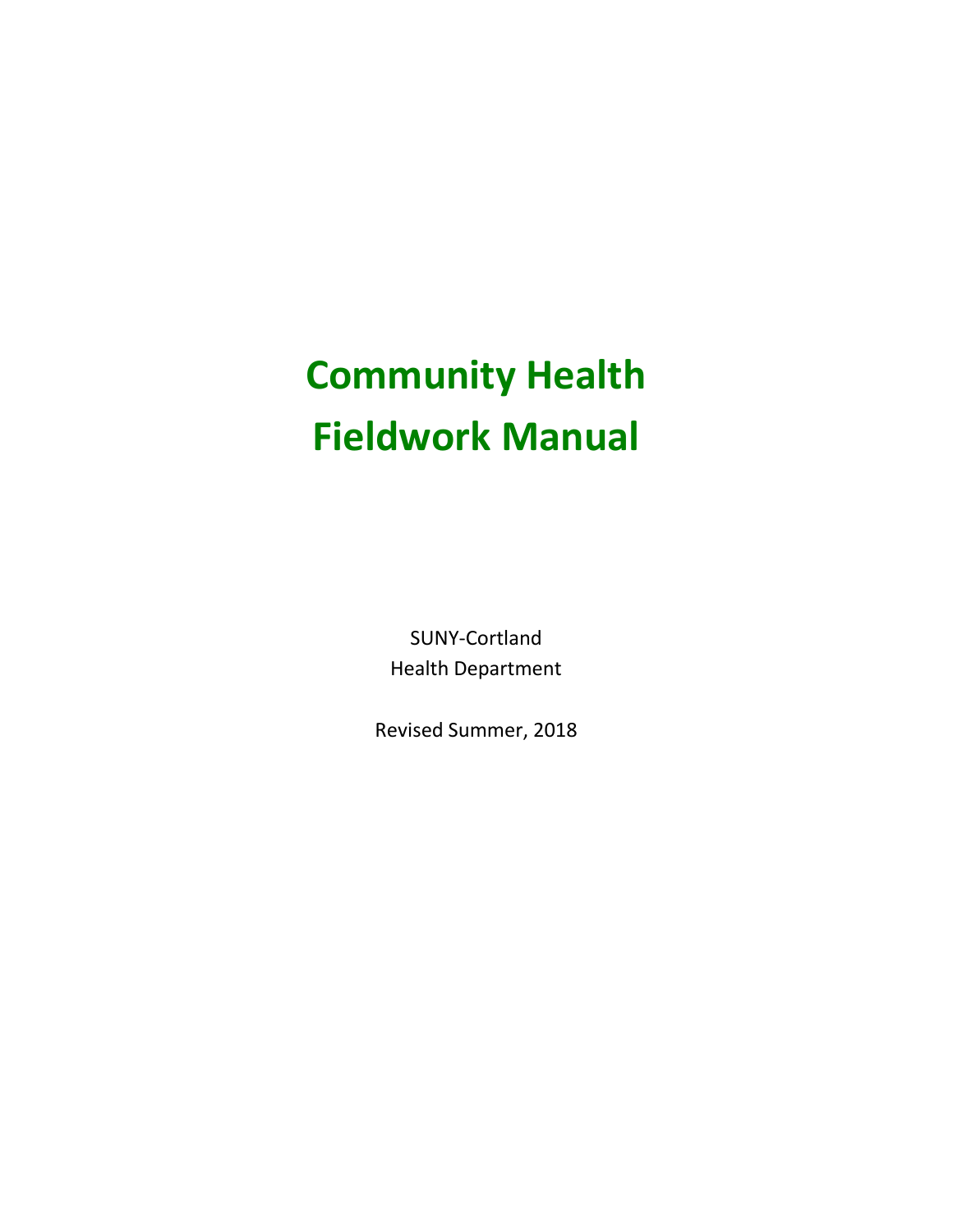# **Table of Contents**

| <b>Section</b>                               | Page Number |
|----------------------------------------------|-------------|
| Introduction                                 | 3           |
| <b>Course Description</b>                    | 3           |
| Learning Objectives                          | 4           |
| Eligibility                                  | 5           |
| <b>Placement Planning</b>                    | 6           |
| Student Responsibilities during Fieldwork    | 10          |
| Supervisor Responsibilities during Fieldwork | 12          |
| Assessment                                   | 15          |
| Appendices                                   | 24          |
| A. Example of Weekly Log                     |             |

- B. Example of Learning Plan
- C. Examples of Agency Report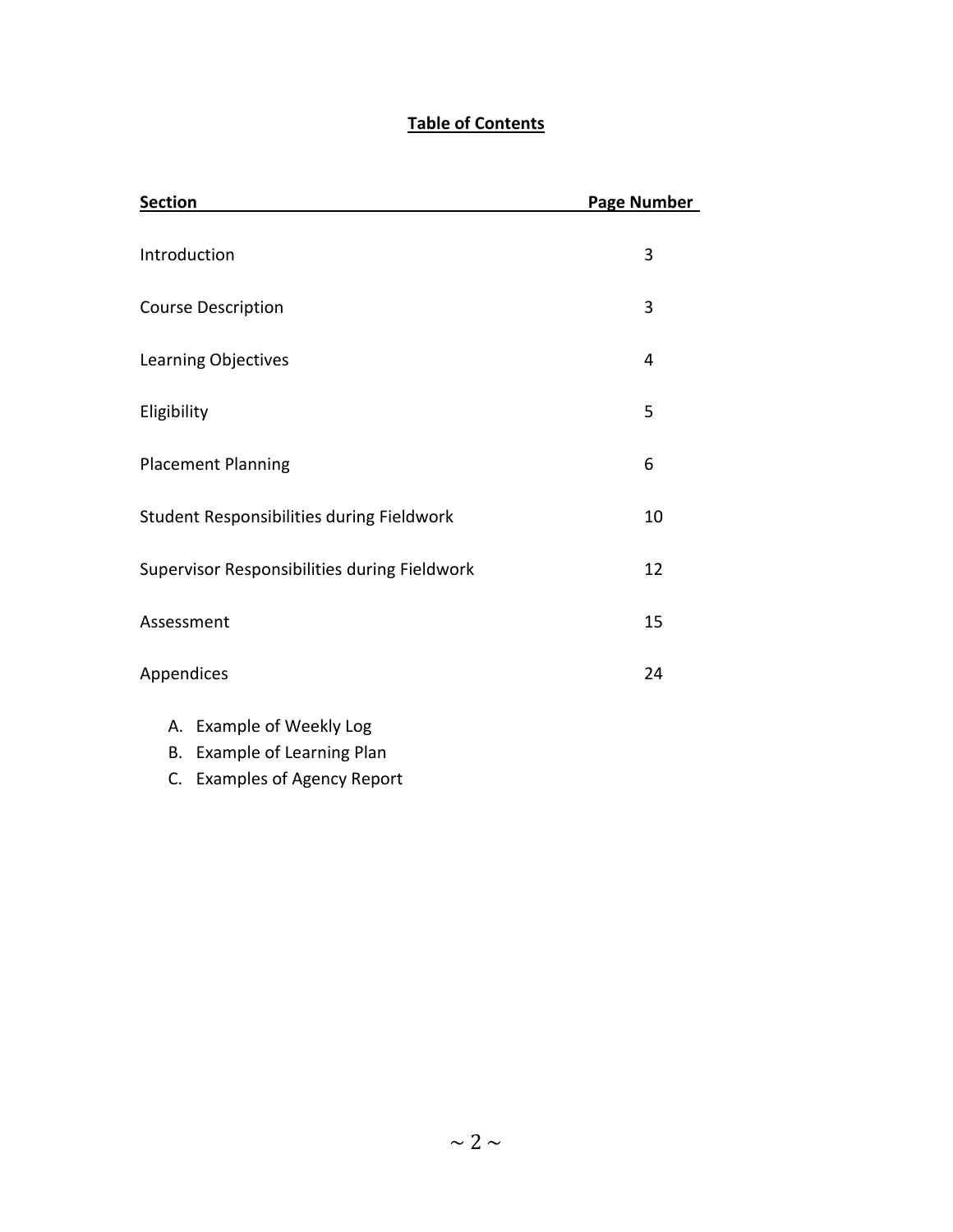# **Introduction**

Fieldwork is the culminating experience of the community health major at SUNY-Cortland. Each student spends a semester working in a health agency. The options for fieldwork placement are as broad and varied as the field itself; students are encouraged to choose a placement that reflects their interests and aspirations. Fieldwork should be a fulfilling and stimulating experience for students as well as a beneficial arrangement for agencies and the people they serve.

First and foremost, fieldwork is a learning opportunity. It is a time when students can begin to apply classroom learning to workplace practice, when all those presentations, readings, and discussions are replaced by the day-to-day challenges and rewards of working in the health field. It is a time for experiential learning that facilitates growth in multiple ways. Students develop essential skills and competencies that will allow them to advance in their future jobs. They come to better understand the complex nature of institutions, programs, and progress in the health field. Last, but certainly not least, they come to better know themselves—their aptitudes and talents, the kinds of work that most satisfy and interest them, and the ways in which they can improve professionally as they move forward after graduation.

Fieldwork also offers very practical opportunities for students as they begin to construct their careers. Their new qualifications and work experience will enhance their resumes. Positive relationships with supervisors and co-workers will result in recommendations and an incipient network. Observing and talking to people in the field will give them insight into how best to achieve their educational and professional objectives.

Last, fieldwork offers students an "in between" time. Almost at the end of their college experience, they are poised to enter the "real world." Often students feel lost and intimidated as they contemplate their future career, unsure of how best to navigate the new challenges that await them. Fieldwork, designed as an interface between college and work, serves as a supportive mechanism for that transition from student to health professional.

# **Course Description**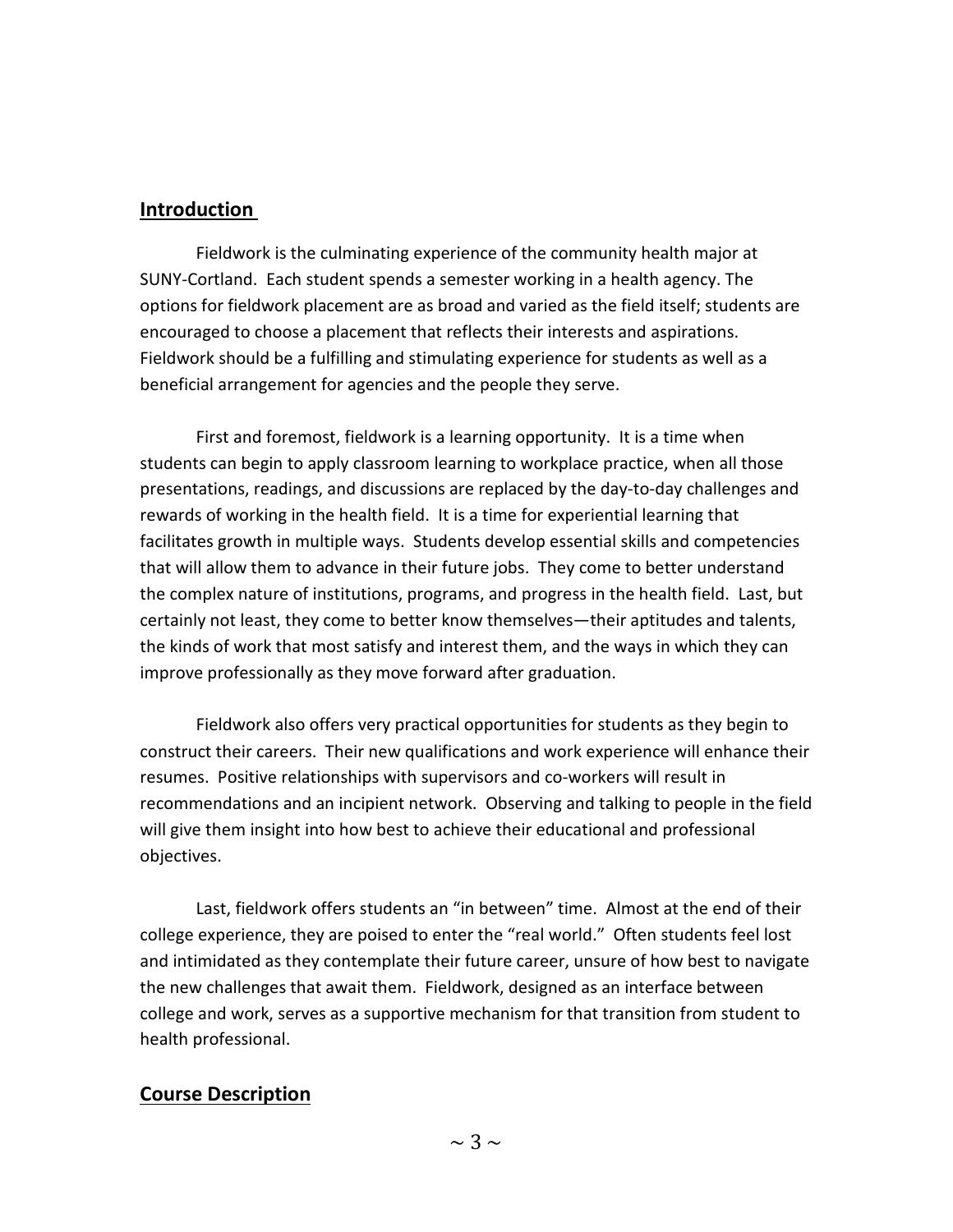Two quarters; may involve residence in any part of New York State, the United States, or another country at student's expense. Prerequisites: HLH 203, 221, 380, 390, 391, 394, 462, 492, 493, 494 and nine hours of HLH electives; cumulative grade point average of at least 2.5; consent of department. Grading: H, S, U grades assigned. (8 cr. hr. per quarter)

# **Learning Objectives**

Each fieldwork experience is shaped in unique ways by the combination of a specific agency, a specific student, a specific time, and the particular kinds of work that emerge from that combination. Therefore, the goals of the fieldwork experience are fairly general.

As a result of the fieldwork experience, community health majors will be able to:

- 1. Demonstrate progress in terms of overall professional growth since the start of fieldwork.
- 2. Demonstrate oral and written communication skills as appropriate to the agency's work.
- 3. Access existing information and data related to the agency's work.
- 4. Collect quantitative and/or qualitative data related to the agency's work.
- 5. Design, plan, implement, and/or evaluate programs related to the agency's work.
- 6. Describe the agency in terms of the core functions of public health and the ten essential services.
- 7. Discuss the agency's work in terms of related course content.
- 8. Discuss ethical concerns as they arise in the operations of the agency.
- 9. Discuss strategies and approaches used by the agency to navigate challenges related to human diversity, i.e., variation related to socioeconomic status, gender,

 $\sim 4 \sim$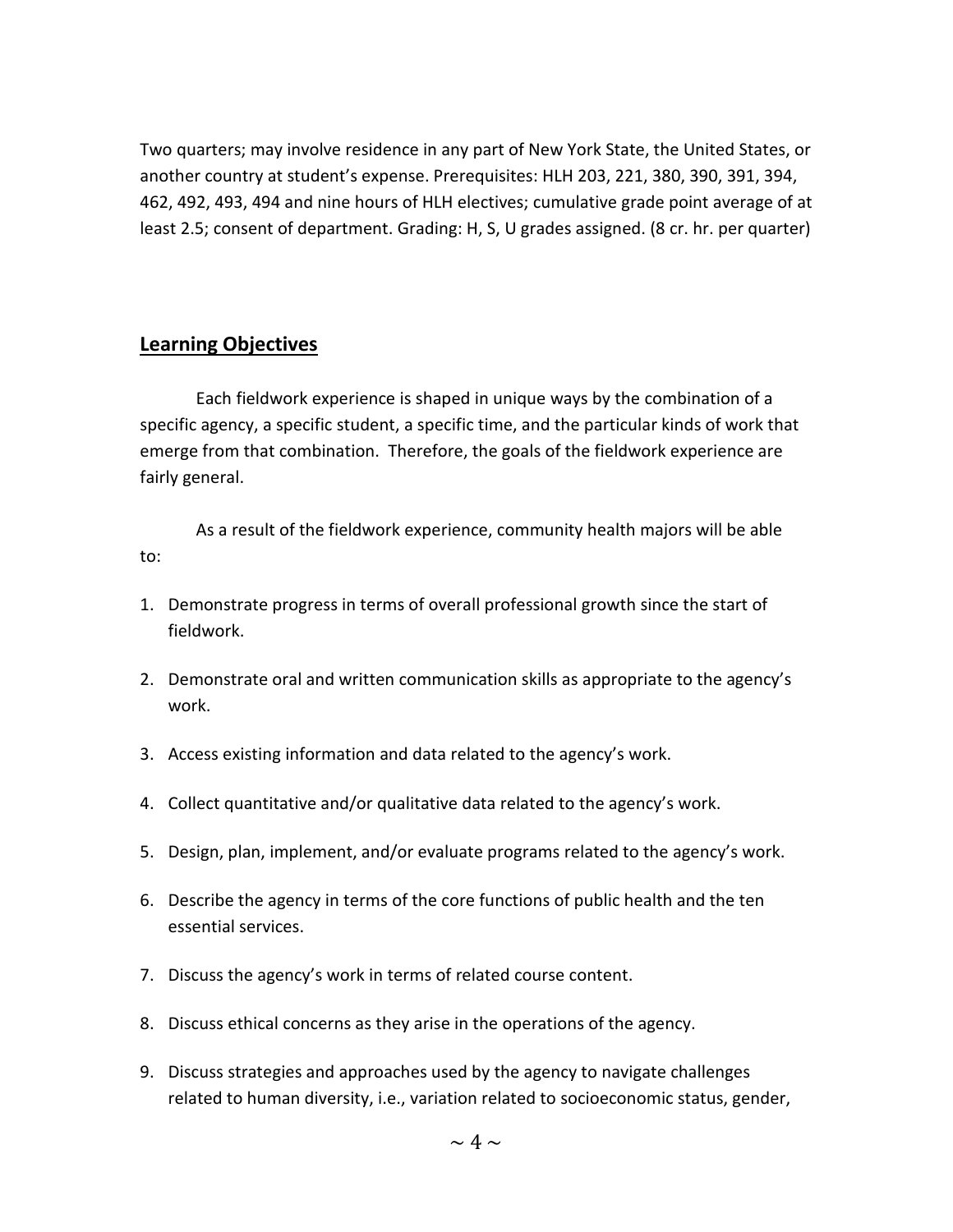gender identity, age, race, ethnicity, sexual identity, and/or disability.

- 10. Articulate how they see themselves as health professionals.
- 11. Discuss their career plans and interests; their work-related skills, talents, and limitations; and the kinds of work they find engaging and personally rewarding.
- 12. Develop a network of professional contacts to help them advance in their chosen career.

# **Eligibility**

## **Student Eligibility Requirements:**

- 1. Grade point average of 2.50 (See policy statement below.)
- 2. No "incomplete" courses or "late grades"
- 3. All health courses required for the major are completed, including electives
- 4. Not on academic probation

## **Fieldwork GPA Eligibility Policy**

- 1. A cumulative GPA of 2.5 is required to participate in fieldwork.
- 2. Preliminary **fall** semester placements are made during the spring semester of the previous academic year. In order for such a preliminary placement to be made, the student must be eligible for fieldwork by the end of the first summer session. That is, when grades are reviewed in May and/or at the end of the first summer session, the student must have a 2.5 cumulative GPA. Any student who has not achieved GPA eligibility by that time will not be allowed to participate in fieldwork during the fall semester.
- 3. Preliminary **spring** placements are made during the fall semester of the academic year in which fieldwork is desired. In order for such preliminary placements to be made, the student must be eligible for fieldwork by the end of the fall semester. That is, when fall grades are reviewed in January, the student must have a 2.5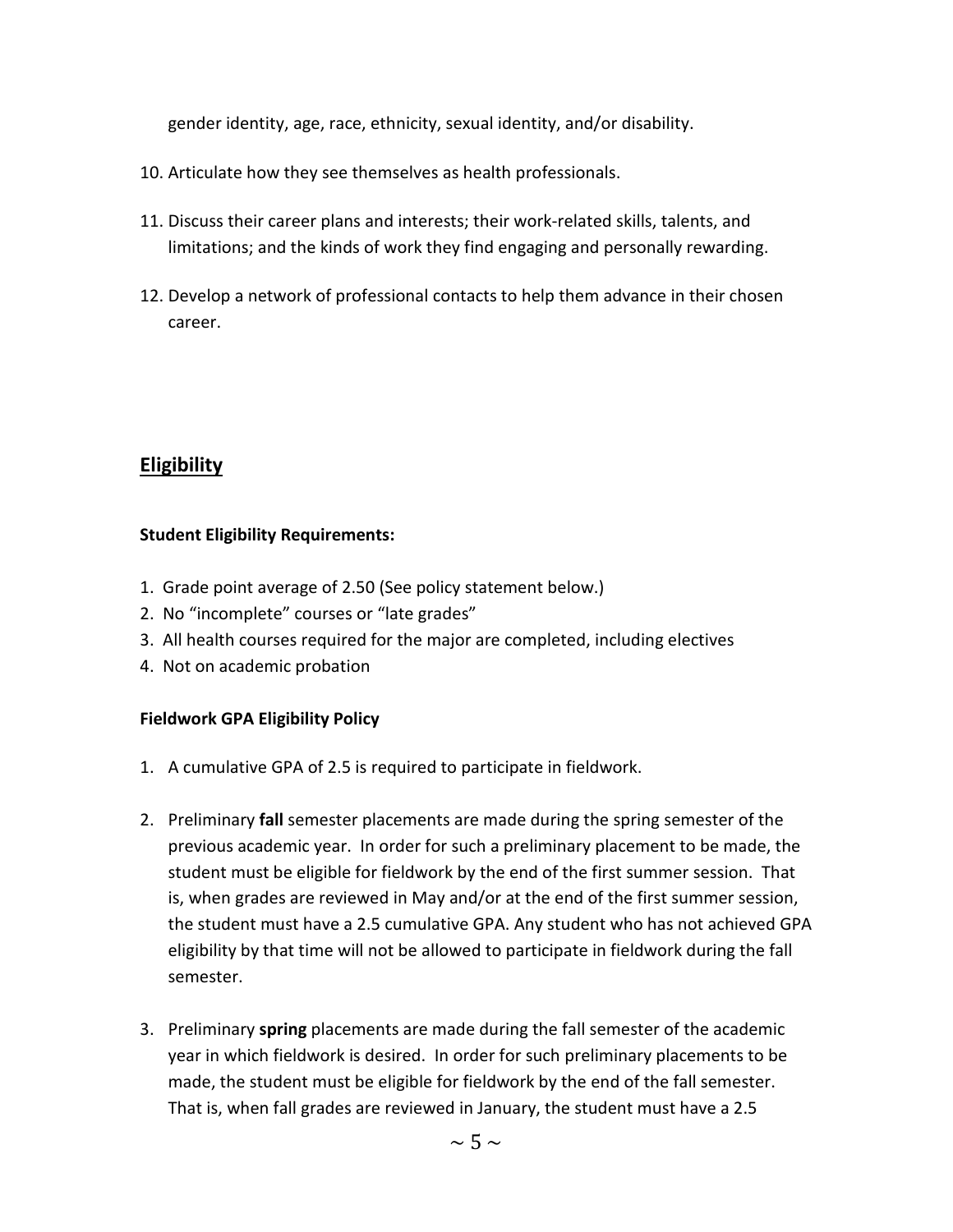cumulative GPA. Any student who has not achieved GPA eligibility by that time will not be allowed to participate in fieldwork during the spring semester. Winter session grades are not counted in determining eligibility for fieldwork during the spring semester.

- 4. Preliminary **summer** placements are made during the spring semester of the academic year in which summer fieldwork is desired. In order for such preliminary placements to be made, the student must be eligible for fieldwork by the end of the fall semester. That is, when fall grades are reviewed in January, the student must have a 2.5 cumulative GPA. Winter session grades can be used to determine eligibility for summer fieldwork. Any student who has not achieved GPA eligibility by that time will not be allowed to participate in fieldwork during the summer.
- 5. If a student is eligible for fieldwork at the time of preliminary placement, but then the student's GPA falls below 2.5 subsequent to the preliminary placement, the student becomes ineligible and will not be permitted to begin fieldwork as originally planned.

NOTE: The term "preliminary placement" is used above to indicate that a definite fieldwork placement is not actually made until the student has cleared all eligibility requirements. This includes completion of all required course work, achievement of 2.5 GPA or higher, removal of any incompletes, etc.

Approved February 2, 2005. Revised April 30, 2005.

# **Placement Planning**

Students enrolled in the community health major are required to complete two quarters of Fieldwork in Health (HLH 499). Students may choose one agency for the entire semester or two different agencies for eight weeks each. The choice of one or two agencies depends on the student's interests and the needs of the various agencies. Most students opt for one agency.

The Health Department gives students the freedom to choose their own fieldwork placement. This freedom allows each student to optimize the potential of fieldwork by selecting a setting that reflects their priorities in terms of career interests and location. With this freedom, however, comes responsibility. Community health majors are expected to initiate the planning process early and continue until their role in the process is complete. The goal is to establish a definite and approved placement at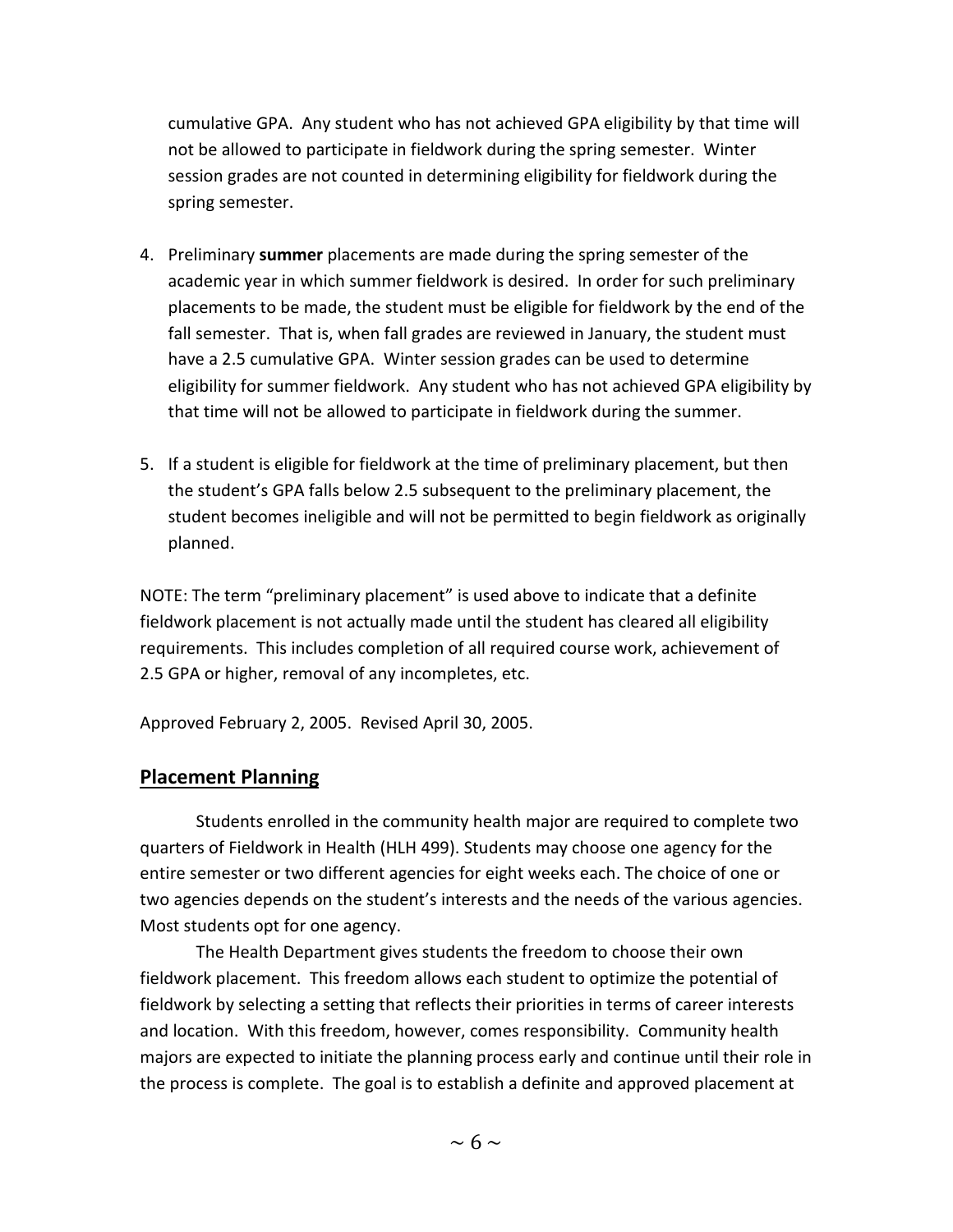least two months in advance of the first day of fieldwork. Students who do not achieve this goal may need to delay fieldwork to a later semester.

The process of planning fieldwork can seem overwhelming at first, and be frustrating at times, but it works. The student and the Health Department share responsibility for planning fieldwork and securing an appropriate placement. Each has its own role in the process.

| <b>Student's Role</b>                      | <b>Health Department's Role</b>            |
|--------------------------------------------|--------------------------------------------|
| Get started at least a year before the     | Provide multiple opportunities to discuss  |
| semester in which the student is eligible  | fieldwork with advisors and the fieldwork  |
| to do fieldwork.                           | coordinator.                               |
| Clarify goals and preferences in terms of  | Provide resources on the fieldwork         |
| type of experience, type of agency, and    | website: 1) the Fieldwork Manual; 2) the   |
| location of agency.                        | two prior placement lists; 3) information  |
|                                            | about options in other countries; 4) the   |
|                                            | forms.                                     |
| Research the possibilities using a variety | Provide the necessary forms and due        |
| of sources (agency websites, the prior     | dates to help keep the student on track:   |
| placement lists, Career Services, alumni,  | 1) the intent to do fieldwork form; 2) the |
| parents and family friends, mentors,       | fieldwork application form.                |
| faculty, the International Programs        |                                            |
| Office).                                   |                                            |
| Explore the possibilities through phone    | Call the selected agencies to confirm that |
| calls and interviews; seek guidance and    | the placement is definite and can provide  |
| advice when deciding the top choice and    | an appropriate fieldwork experience.       |
| back-up choices.                           |                                            |
| Attend the mandatory meetings.             | Assist the student if the preferred        |
|                                            | placement is not acceptable and/or         |
|                                            | withdraws the offer.                       |
| ** Meet the application deadline**         | Send approved applications to the Field    |
| Keep in mind that SUNY must have a         | <b>Experience and School Partnerships</b>  |
| current affiliation agreement with each    | Office.                                    |
| fieldwork agency in order for fieldwork to |                                            |
| begin. In the event that the agency has    |                                            |
| not hosted another SUNY-Cortland           |                                            |
| student recently, several weeks may be     |                                            |
| needed for the affiliation agreement to    |                                            |
| be created and approved.                   |                                            |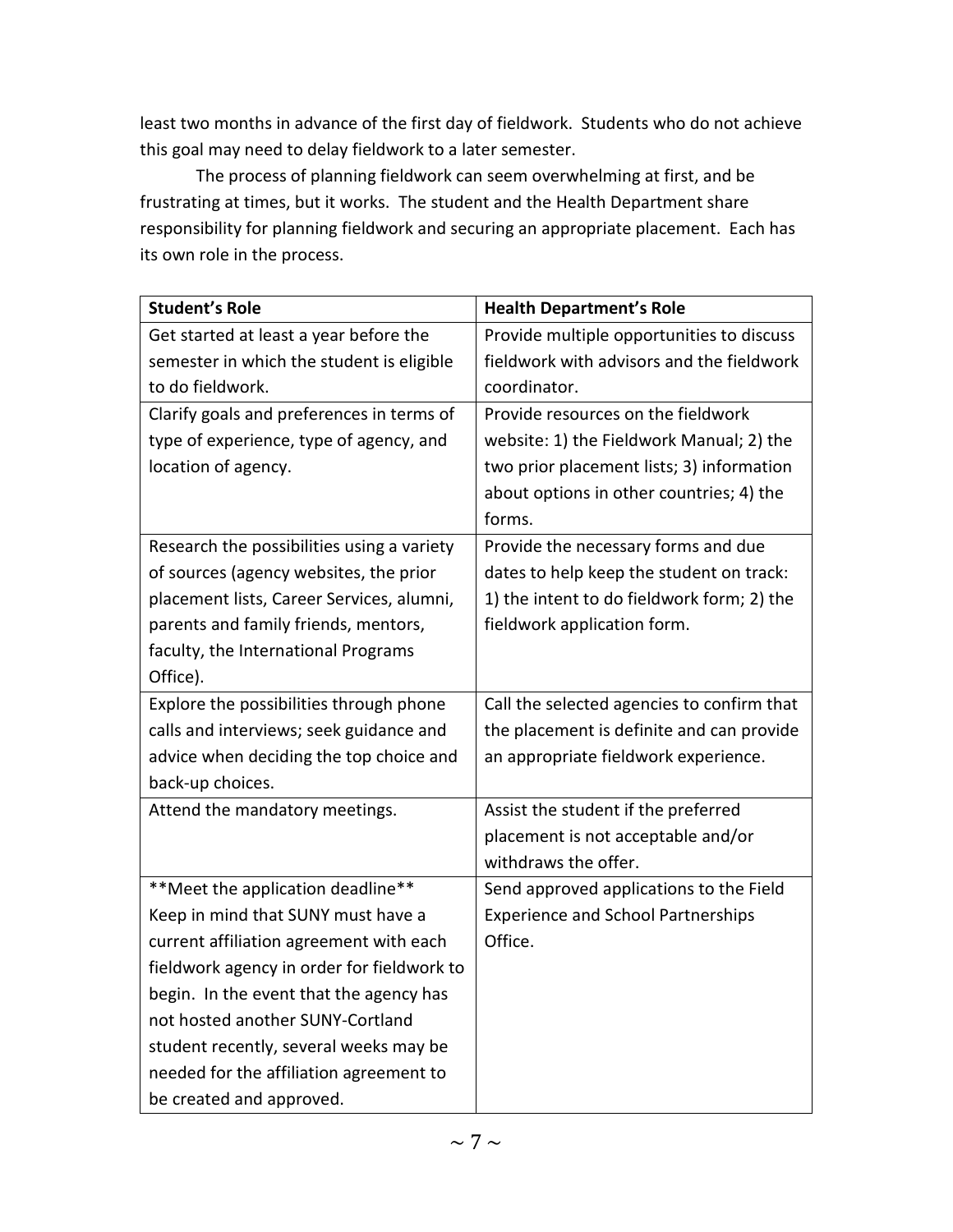#### **Minimal Criteria for Agency Selection**

- 1. The work of the agency is closely related to community health.
- 2. At least one staff member is an experienced and credentialed health professional.
- 3. The work of the agency is varied and multi-dimensional.

#### **Financial Compensation**

The State University of New York permits students to be paid by agencies for the work they do during fieldwork. However, agencies are not required to pay students and many don't. Students can inquire about payment when they research their placement options.

## **Registration**

Students must register for Health 499 (HLH 499) by the end of the drop-add period in order to earn credit for fieldwork and meet the requirement. Students cannot register for fieldwork unless their fieldwork application has been submitted and the placement has been reviewed and confirmed by the fieldwork coordinator. Students who do fieldwork in another country will register for SAB credits through the International Programs Office. (These SAB credits will be converted to HLH 499 credits after the student has successfully completed fieldwork.)

## **Medical Clearance**

Many agencies require students to meet a set of "medical clearance" requirements in order to begin fieldwork, even if the student is not going to work with patients or clients. It is the student's responsibility to ask an appropriate agency representative, usually the agency supervisor, about medical clearance and take all necessary steps to meet the requirements in advance of the first day of fieldwork. If the start of fieldwork is delayed because the student has not been medically cleared, the missed days will be viewed as unexcused absences and the student will need to make up the missed days at the end of fieldwork.

Typically the requirements for medical clearance are not demanding in terms of time or cost. However, some agencies may require students to complete a more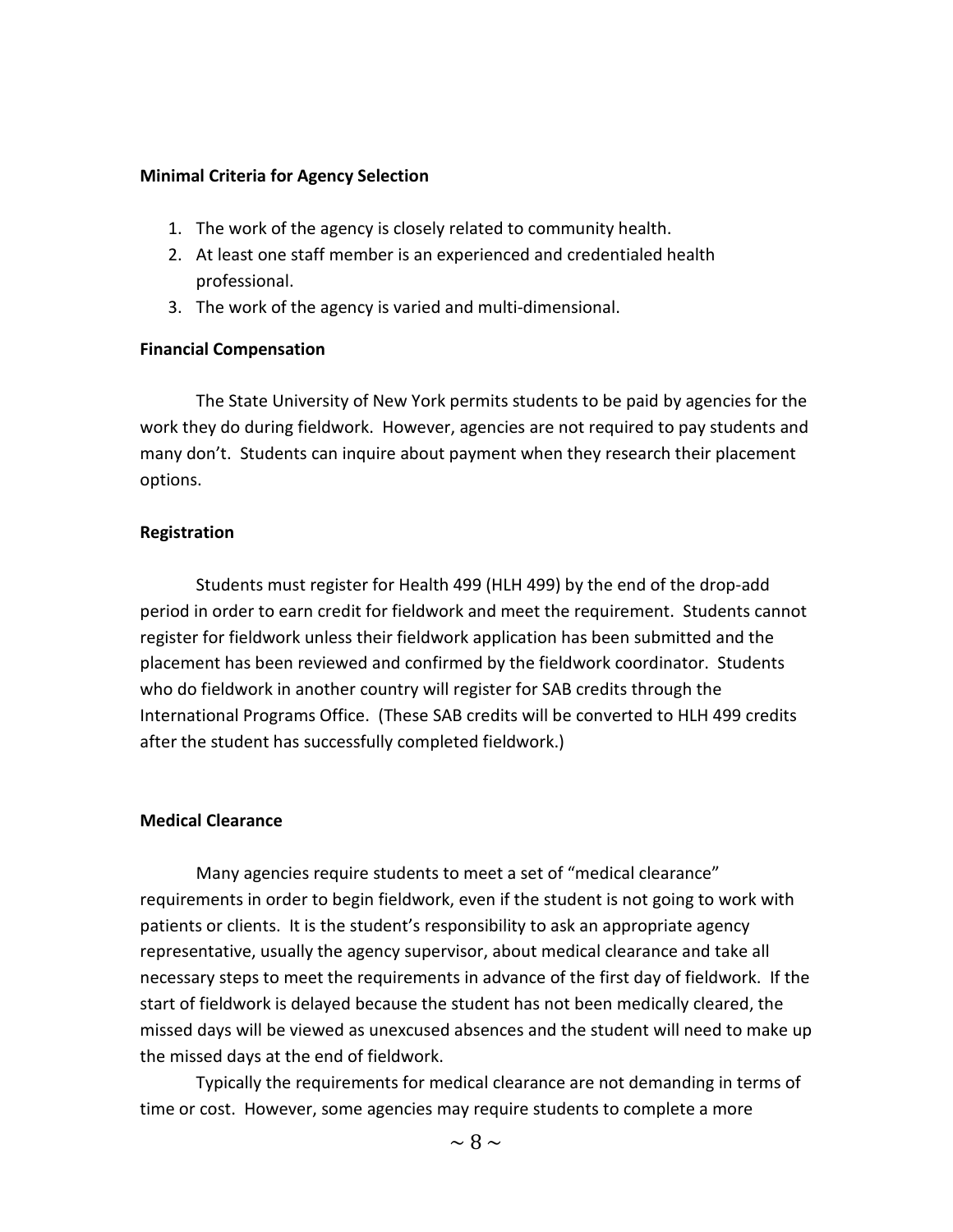extensive set of requirements for medical clearance, i.e., a background check and drug screen, and the student may need to pay for these.

#### **Fieldwork in Other Countries**

One of the major advantages of fieldwork is that students can set up a placement in another country and gain invaluable experience. Community health majors have traveled to Belize, Ghana, Prague, Barcelona, and Ireland to do fieldwork. Students who are interested in this option should discuss it with their advisor and the community health fieldwork coordinator. They should also go to the International Programs Office (IPO) to learn more about "study abroad" programming (SAB). The first step is to attend a "Study Abroad 101" session at the International Programs Office (IPO) in Old Main 220. These sessions are scheduled every week. Then they should meet with an SAB advisor in the IPO to learn more about appropriate fieldwork options and set up a placement. The fieldwork website also provides some information about SAB placements, and the fieldwork coordinator arranges an optional meeting each semester to discuss SAB fieldwork placements with interested students.

It is important to understand that some fieldwork placements in other countries, such as Belize, are tailored to the requirements of community health fieldwork. Many others, however, are not specifically designed to meet these requirements. They may or may not last for 16 weeks in the fall and spring semesters or for 12 weeks in the summer. They may or may not award 16 credits for completing the program. As a result, some SAB programs may require students to do an additional "mini-placement" after they return to the United States. For example, the fieldwork program in Barcelona is designed and facilitated by an organization called Global Experience. Global Experience offers a 12-week, 12-credit program. A student who does this program for fieldwork would need to do an additional four-week, four-credit "mini-placement" after returning from Barcelona. The student would be responsible for finding the miniplacement and including it on their fieldwork application.

#### **Concentrations**

Three concentrations require a fieldwork experience. Specifically, the college health promotion, international health, and wellness and health promotion concentrations require students to complete a quarter of fieldwork in a relevant setting. (Note: The college health promotion concentration does offer an alternative way to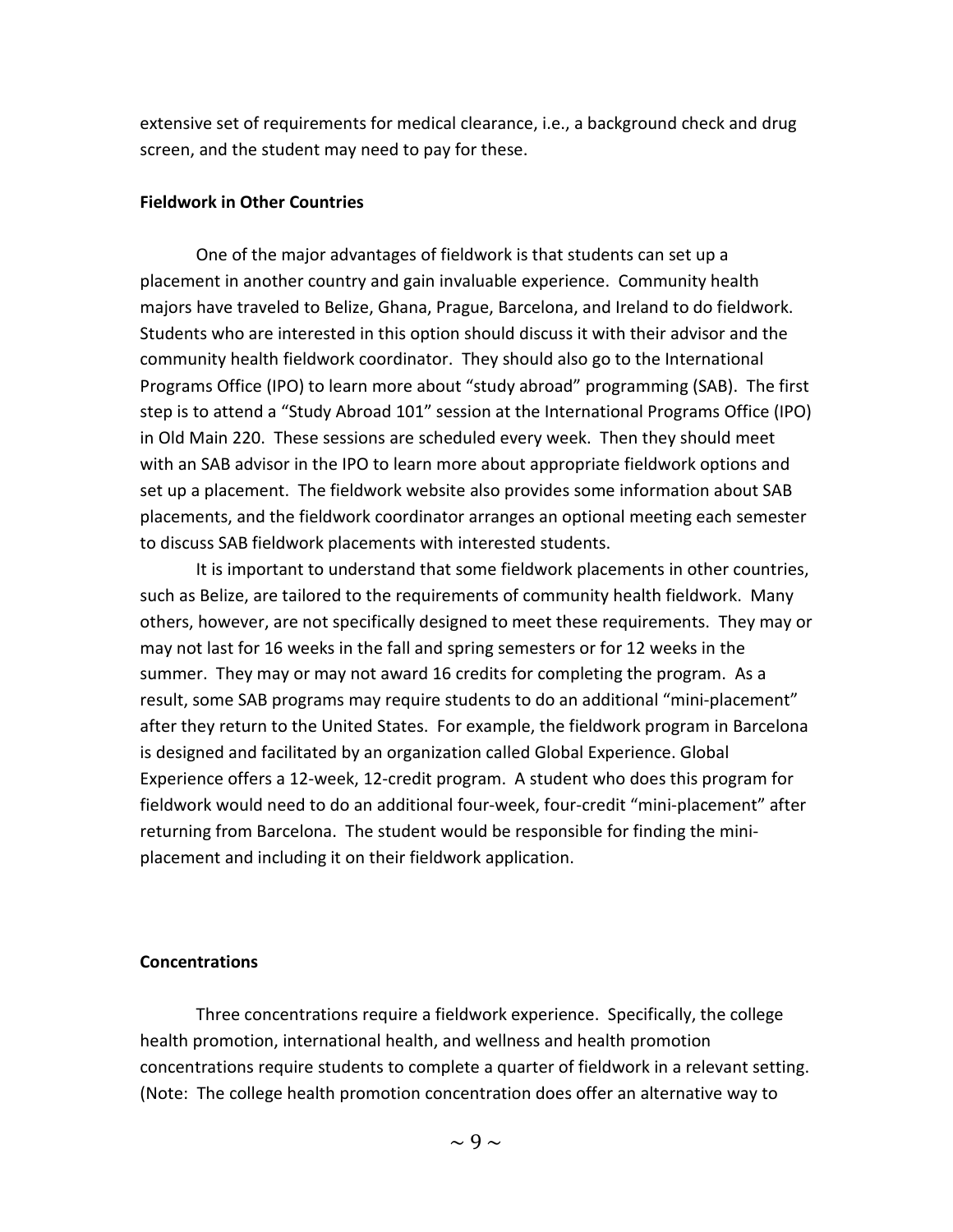meet this requirement, which is for students to do two three-credit internships on campus prior to the fieldwork experience. Students should discuss this choice with their academic advisor.) Students who have chosen to do these concentrations need to plan their fieldwork experience accordingly.

# **Courses and Other College Activities During Fieldwork**

According to the College Handbook, (410.08), Students may not be enrolled in any course work (at Cortland or any other institution) nor participate in any Collegerelated activities while engaged in fieldwork.

# **Procedure for Approving a New Agency's Internship Program:**

Agencies wishing to establish an internship relationship with the Health Department at SUNY-Cortland should do the following:

- 1. Review this manual thoroughly, particularly the learning objectives (page 3) and supervisor responsibilities during fieldwork (page 11).
- 2. Provide the community health fieldwork coordinator with information about the agency and the nature of fieldwork experiences for students.
- 3. The fieldwork coordinator will contact an agency representative to discuss fieldwork opportunities as well as affiliation agreements and other logistical issues.

Contact Information:

Dr. Sarah Beshers, Community Health Fieldwork Coordinator

P.O. Box 2000 SUNY-Cortland Cortland, NY. 13045

E-mail: sarah.beshers@cortland.edu Telephone: (607) 753-2985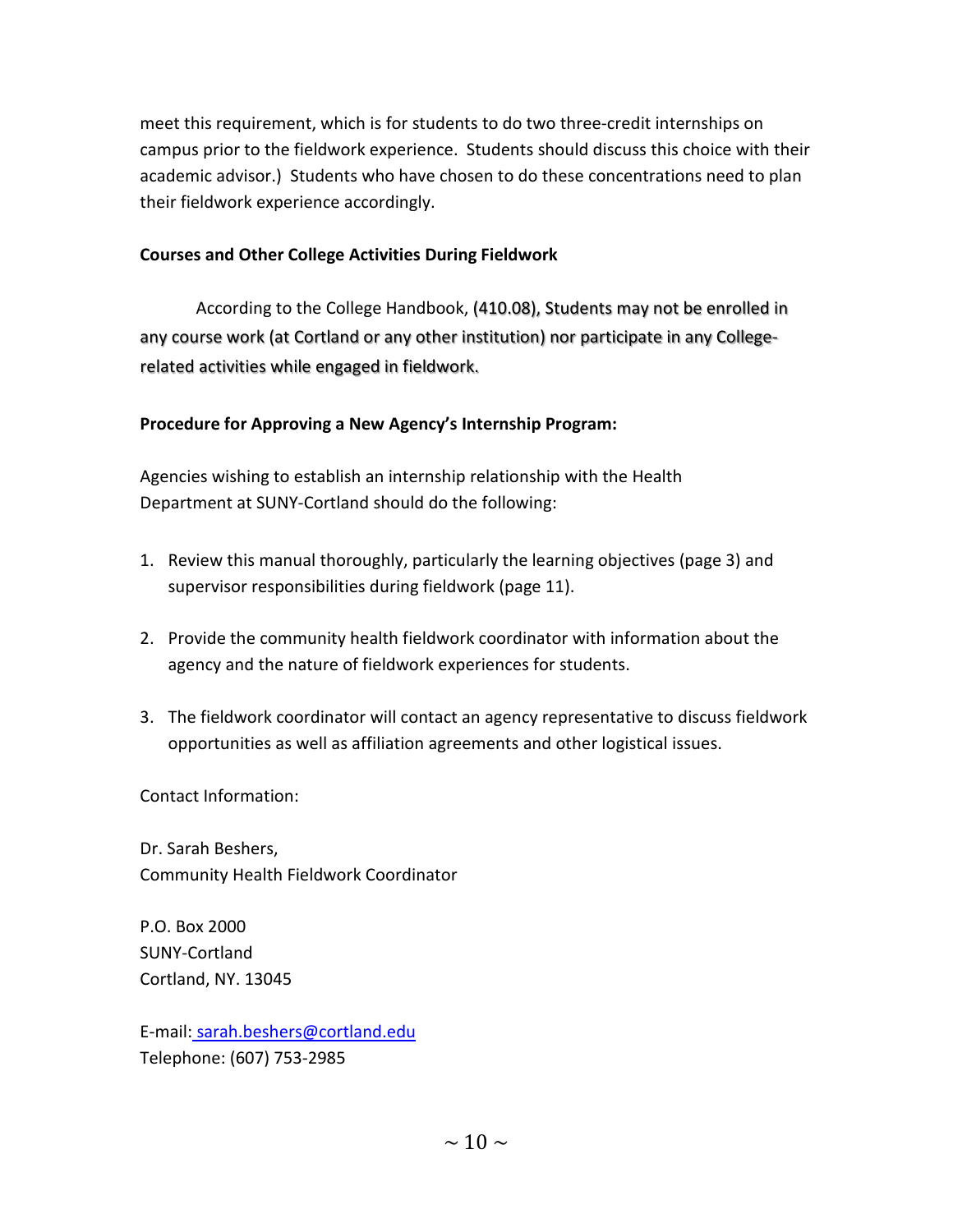# **Student Responsibilities During Fieldwork**

- 1. Communication
	- a. [Fieldwork students are expected to contact](http://www.cortland.edu/hlth/faculty2.html) the college supervisor by [phone or email](http://www.cortland.edu/hlth/faculty2.html) the week [before fieldwork](http://www.cortland.edu/hlth/faculty2.html) begins.
	- b. Fieldwork students are expected to communicate as necessary with both the agency and college supervisors throughout fieldwork. Students should contact the college supervisor if they are experiencing a fieldwork-related problem or conflict that is not easy to resolve.

## 2. Attendance

- a. Fieldwork students are expected to work a minimum of 35 hours per week over 16 weeks of fieldwork in the fall and spring semesters. Summer fieldwork students must work a minimum of 40 hours per week over 12 weeks of fieldwork. The daily schedule should be similar to that of the agency employees with whom the student is working.
- b. Fieldwork students are to follow their agency's calendar and not the college calendar. (Therefore, students who do their fieldwork during the spring semester do not have a spring break unless they are working at a college or university.) Fieldwork students are expected to fulfill their fieldwork obligations without interference from any other activities, including part-time jobs and athletic practices. Some agencies schedule activities during the evenings and/or weekends, so fieldwork students may be required to exchange daytime hours for evening work.
- c. Fieldwork students are responsible for being at the agency every workday unless the agency is closed for a holiday or poor weather. If the agency supervisor is absent, the fieldwork student is still expected to do fieldwork. Students are allowed two unexcused absences during fieldwork. An additional absence for professional development, such as a job or graduate school interview, will be excused if the student documents the purpose. All absences must be reported to the agency on or before the day of the absence. For planned absences, the absence request form must be submitted to the college supervisor at least one week in advance, and the college supervisor's approval must be received. In the rare event that a student needs to take a lengthy absence from fieldwork, planned or unplanned, they will need to make arrangements to make up the additional missed days at the end of the fieldwork period. This plan must be approved by both the agency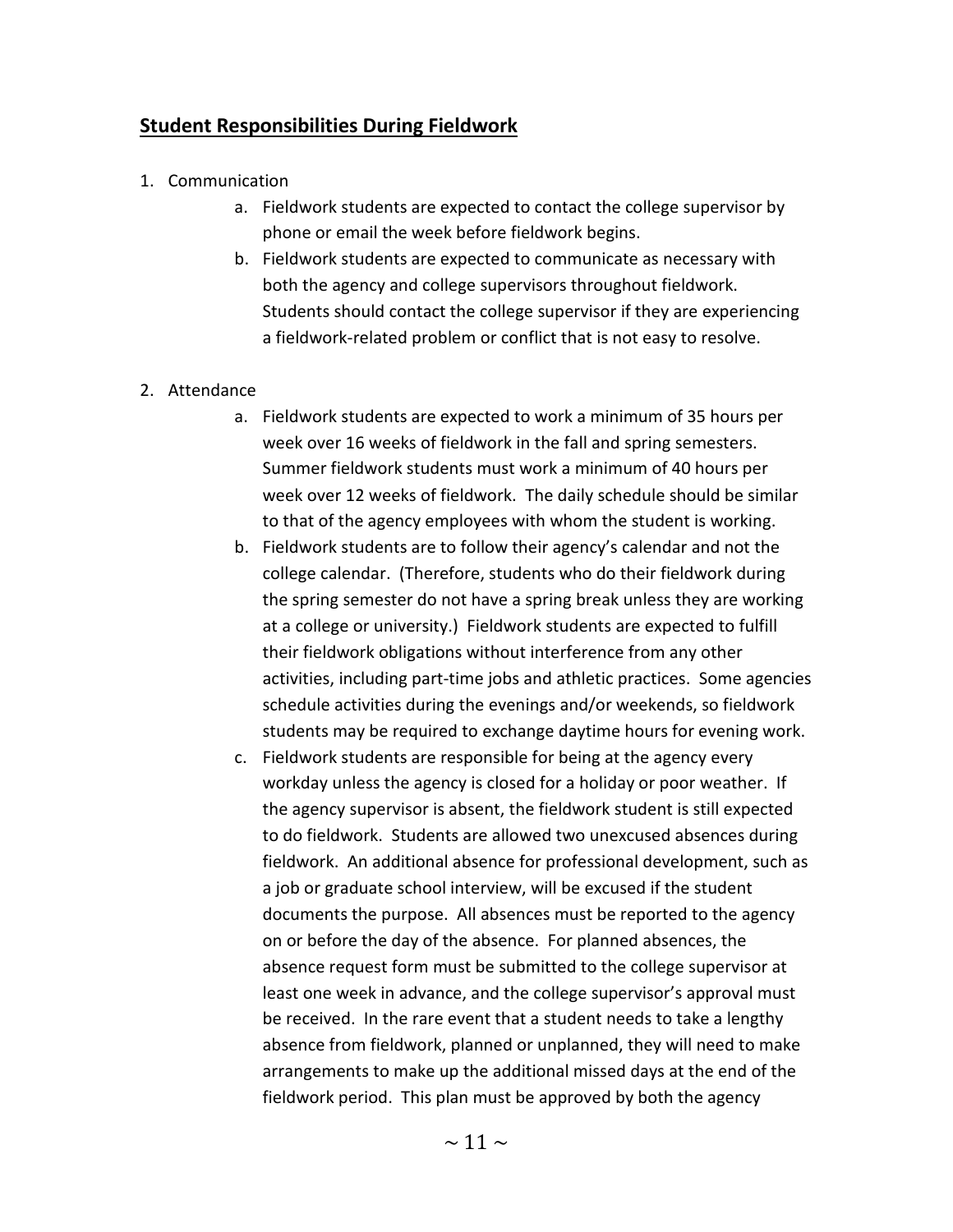supervisor and the college supervisor in advance. (SUNY regulations prohibit students from starting fieldwork early.) Poor attendance does affect grades and can result in a U in extreme cases.

- d. At the end of the semester, fieldwork students are responsible for submitting the "Summary Record of Absences during Fieldwork" form, which can be found on the Health Department community health fieldwork website. This summary will provide detailed information about all absences from fieldwork.
- 3. Professionalism
	- a. Fieldwork students are responsible for following all agency policies related to confidentiality and should be aware of the consequences of violating that confidentiality. The agency's confidentiality policies and practices should be thoroughly reviewed with the agency supervisor at the beginning of fieldwork.
	- b. Fieldwork students are expected to adopt the following characteristics and practices at all times while representing their community health agencies and SUNY-Cortland:
		- i. Professional clothing
		- ii. Professional conduct
		- iii. Professional language
		- iv. Excellent attendance
		- v. Punctuality
		- vi. Teamwork
		- vii. Cultural competence
		- viii. Ethical principles
		- ix. The Health Department's community health dispositions, which are listed below:
			- 1. Collegiality
			- 2. Dedication to profession
			- 3. Leadership
			- 4. Cooperation and collaboration
			- 5. Respects and values the field of public and community health
			- 6. Professionalism
			- 7. Confidentiality
			- 8. Demonstrates fairness in their interactions with others
			- 9. Works well as a member of a team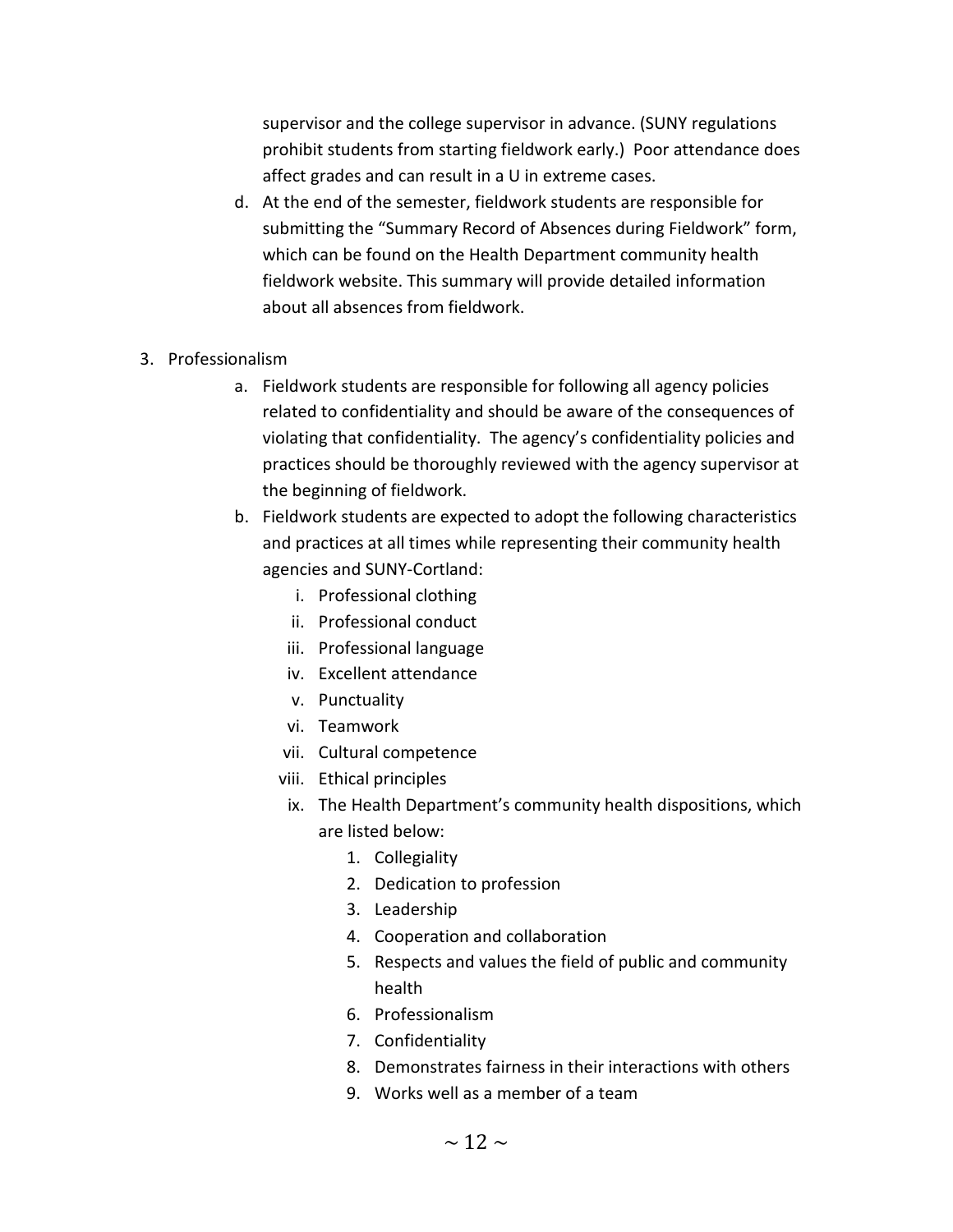- 10. Understands and values diversity
- 11. Receptive to feedback and coaching
- 12. Reflective and critical thinker
- 13. Written and oral communication skills
- 14. Honesty
- 15. Integrity
- 16. Caring and empathy for others
- 17. Work ethic and diligence
- 18. Personal and social responsibility
- 4. Academic Work and Documents
	- a. Fieldwork students are responsible for completing all academic assignments and fieldwork-related forms, including the Community Health Fieldwork Survey at the end of the semester. Guidelines for all assignments are provided in the Assessments section of this manual.

## **Supervisor Responsibilities During Fieldwork**

A successful fieldwork experience requires that the student, the agency supervisor, and the college supervisor work together as a team. Each member of this team plays an important role. The student brings to the agency a foundation of knowledge and skills gained from their courses; their role is to welcome opportunities for professional growth. The roles of the two supervisors are described below.

## **The College Supervisor**

The college supervisor serves as a liaison between the student and the agency supervisor, coordinates and assesses the academic aspect of fieldwork, monitors attendance, provides feedback and support to students as they go through fieldwork, and determines the student's final grades. If a student is at risk for getting a U in fieldwork, the college supervisor alerts the student of this problem and works with them to try to improve the quality of their work and meet fieldwork requirements. College supervisors do not make supervisory site visits, but they do maintain telephone and email contact with both the student and the agency supervisor during fieldwork.

#### **The Agency Supervisor**

The agency supervisor provides the student with a structured and planned learning

 $\sim$  13  $\sim$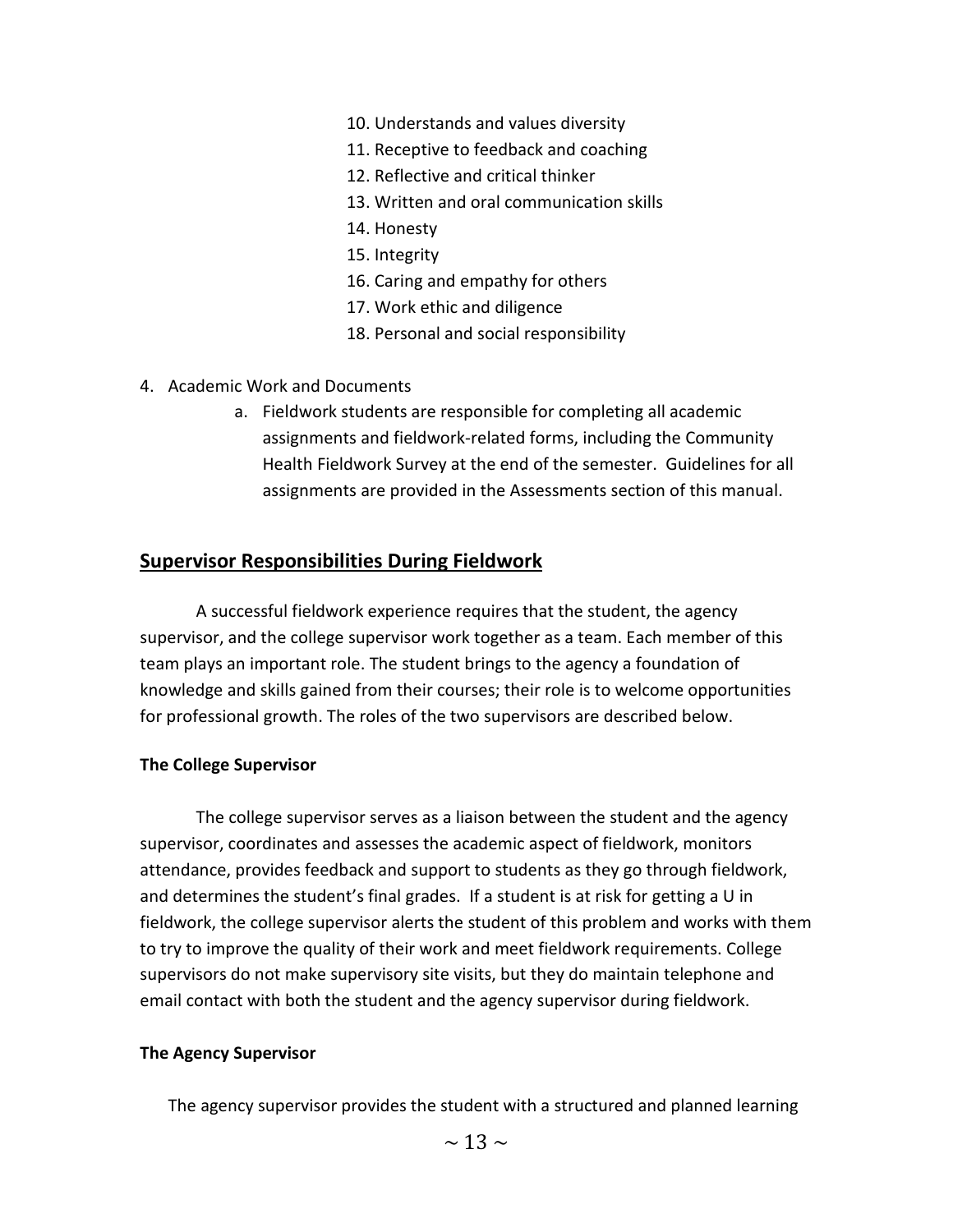experience that incorporates multiple and varied opportunities for the student to develop professionally. At a minimum, agencies and agency supervisors are expected to:

- 1. Provide a fieldwork experience that is clearly health-related.
- 2. Provide and/or develop a fieldwork learning plan with the student (See Assessment.)
- 3. Provide an adequate amount of substantive work so that students do not have excessive amounts of "down time" or "busy work." Avoid excessive amounts of clerical work.
- 4. Encourage student attendance and/or participation in appropriate meetings, workshops, trainings, and conferences.
- 5. Encourage students to get involved with multiple agency projects, both new and ongoing.
- 6. Encourage student observation/participation in official protocols, such as report writing and grant activities.
- 7. Enable the student to become familiar with federal, state and local legislation pertaining to the agency's work.
- 8. Acquaint the student with the agency's mission, goals and roles in the community and the field of public health.
- 9. Explain the role of the various departments within the agency in relation to the agency as a whole.
- 10. Assist the student in identifying and developing a special project related to the mission and current work of the agency. (See Assessment.)
- 11. Complete fieldwork student performance evaluations once per quarter. (See Assessment. The student will provide and submit the form.)
- 12. Maintain communication with the college supervisor as necessary throughout fieldwork.
- 13. Share any concerns about the student's conduct, attendance, language, or other aspects of professionalism with the student and the college supervisor in a timely manner that allows the concerns to be addressed.
- 14. Explain policies and practices related to confidentiality to the fieldwork student.
- 15. Evaluate the college supervisor at the end of fieldwork. (The student will provide and submit the form.)
- 16. Provide appropriate work and supervision for students throughout the fieldwork period. In the event of the agency supervisor's absence or a Joint Commission visit to a hospital, for example, students should not be told to stay home.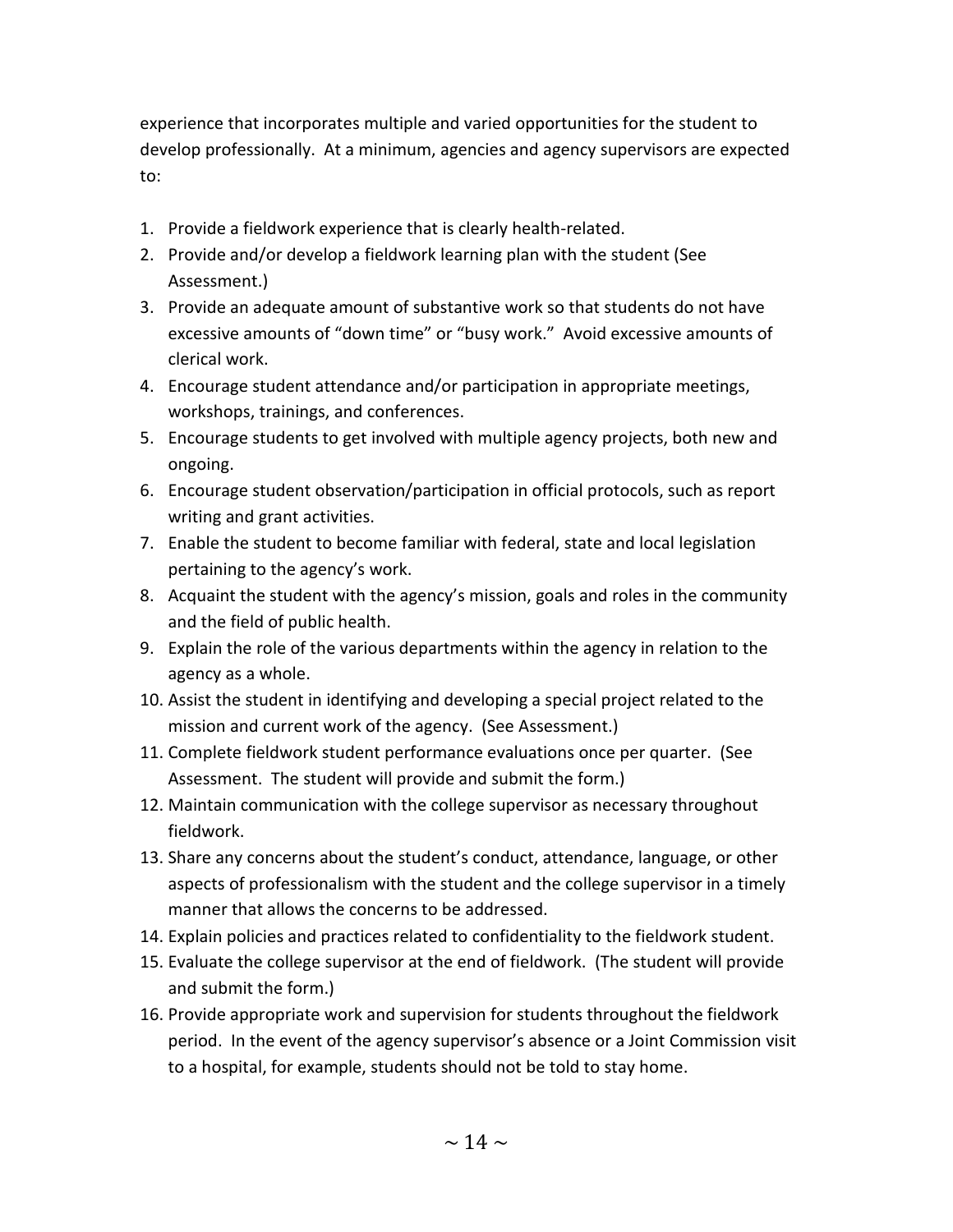## *Supervision in Clinical Placements*

 Many of our fieldwork students intend to pursue a career in an allied health profession after graduation and have therefore selected a fieldwork placement in a clinical setting such as a hospital, rehabilitation facility, or private practice. The Health Department's community health major does not include clinical coursework, so most of our students have not yet developed in-depth knowledge of healthcare practice or clinical skills. For this reason, they cannot provide direct patient care and spend much of their time shadowing professionals. Shadowing provides very valuable learning experiences, but it can be too passive. However, there are ways to make clinical fieldwork experiences more varied, active and engaging, depending on the circumstances and the judgment of the agency supervisor. For example, it may be appropriate for students to:

- Provide social and emotional support to patients.
- Supervise or participate in recreational activities with patients.
- Attend meetings related to patient care, such as safety huddles and length of stay meetings.
- Join a hospital committee and get involved with the work of the committee.
- Assist the practitioners in other ways. For example, they can learn how to take vital signs, operate computer software, record data during assessments, transport patients, do chair follows, and assist with therapeutic activities as deemed appropriate by the agency supervisor.
- Shadow a variety of professionals doing different kinds of work while discussing clinical activities and asking questions.
- Rotate to different areas of the agency.
- Balance shadowing time with more active work. Fieldwork students have taken several courses in community health programming, including assessment and evaluation, community health education, and health informatics. They can help with developing community outreach materials; implementing health and wellness educational interventions, such as smoking cessation and diabetes management classes; designing and conducting in-service presentations for staff; implementing interventions to improve patient satisfaction, safety, and/or quality of care; implementing interventions to address worksite wellness; conducting audits and other kinds of data collection; and writing grants and reports.

## *Telecommuting Policy*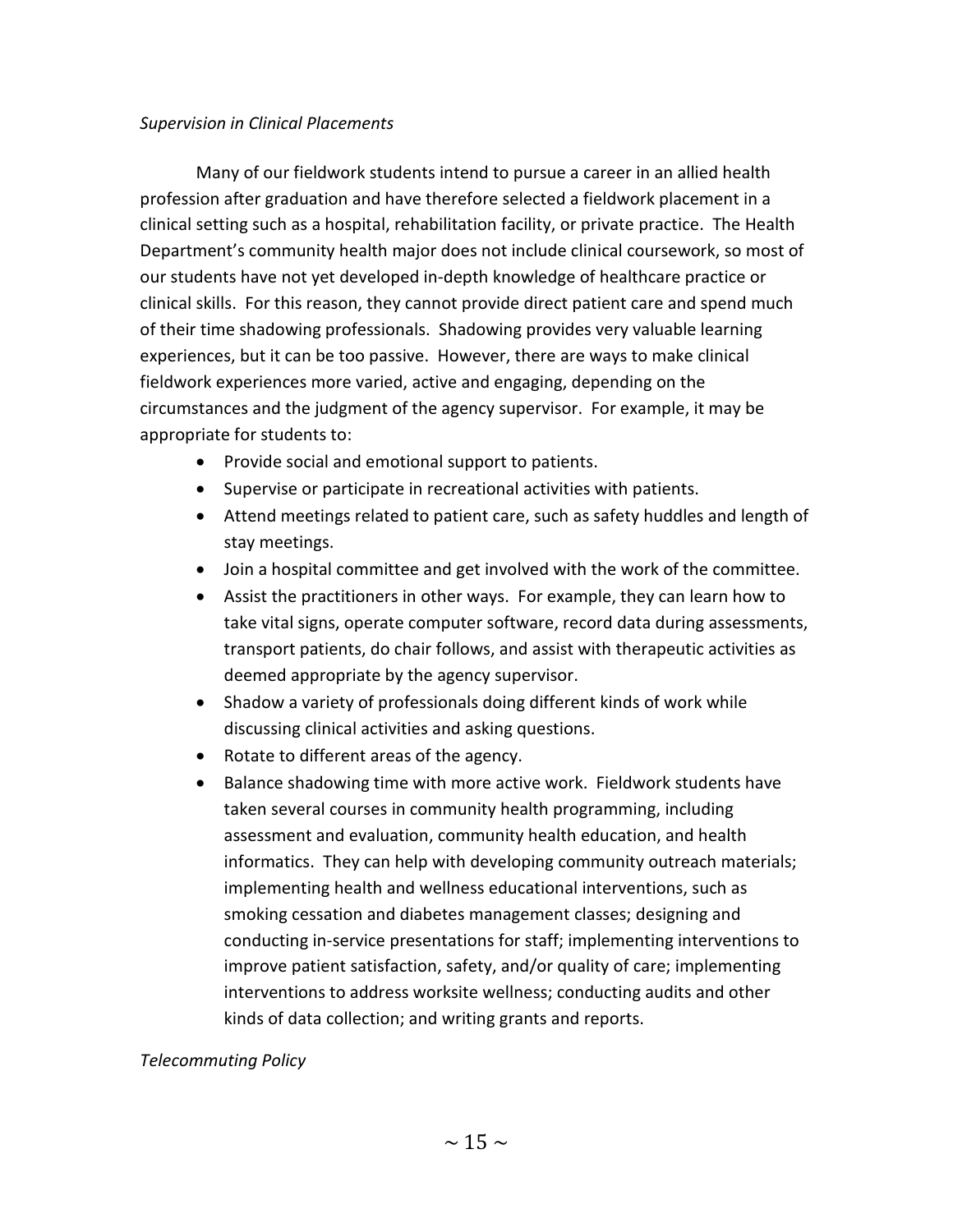In some agencies where our students do fieldwork, telecommuting is a common and accepted strategy for reducing the expense and time of lengthy commutes. Although we recognize the advantages of telecommuting, we do not believe it is appropriate for fieldwork students to telecommute on a frequent or regular basis. Unlike paid employment, whose main objective is to further the agency's mission, the main objective of fieldwork is learning about the community health field and developing as a community health professional in the context of a specific agency. Time spent at home during the work week is time spent away from the setting where much informal learning and relationship building occur. Frequent telecommuting could significantly lessen the quality and quantity of valuable learning opportunities that are unique to fieldwork. Further, the challenges of staying productive and focused on fieldwork activities at home may be too demanding for some students. Last, since fieldwork students are responsible for finding an agency that is within a reasonable distance from their home, they should not have to contend with a difficult commute.

So, in general, fieldwork students should not telecommute. If special factors increase the desirability of telecommuting, it could happen on an occasional basis, not to exceed eight days in total. The decision to telecommute should be made jointly by the agency and college supervisors.

#### **Assessment**

The grading system used for fieldwork is the college-wide system of Highly Satisfactory (H), Satisfactory (S), and Unsatisfactory (U). See the syllabus for the criteria for each grade. A student whose work is submitted late on more than one occasion will not be able to achieve an H.

#### **Remediation Policy: Process for the Termination of Student Fieldwork Experience**

The fieldwork student will be removed at any time during the fieldwork experience when the agency supervisor, college supervisor, community health fieldwork coordinator and the chair of the Health Department determine that the fieldwork student's performance is not satisfactory and that minimal competence cannot be achieved. In each case, the fieldwork student will receive a grade of "U" (unsatisfactory) for the fieldwork experience. If a student receives an unsatisfactory grade in fieldwork or is terminated, they must go through the remediation process during the following semester before receiving permission to re-enroll in Health 499 – Fieldwork in Health.

#### **Evaluations (aligned with learning objectives 1-5)**

Fieldwork students are formally evaluated twice by the agency supervisor. The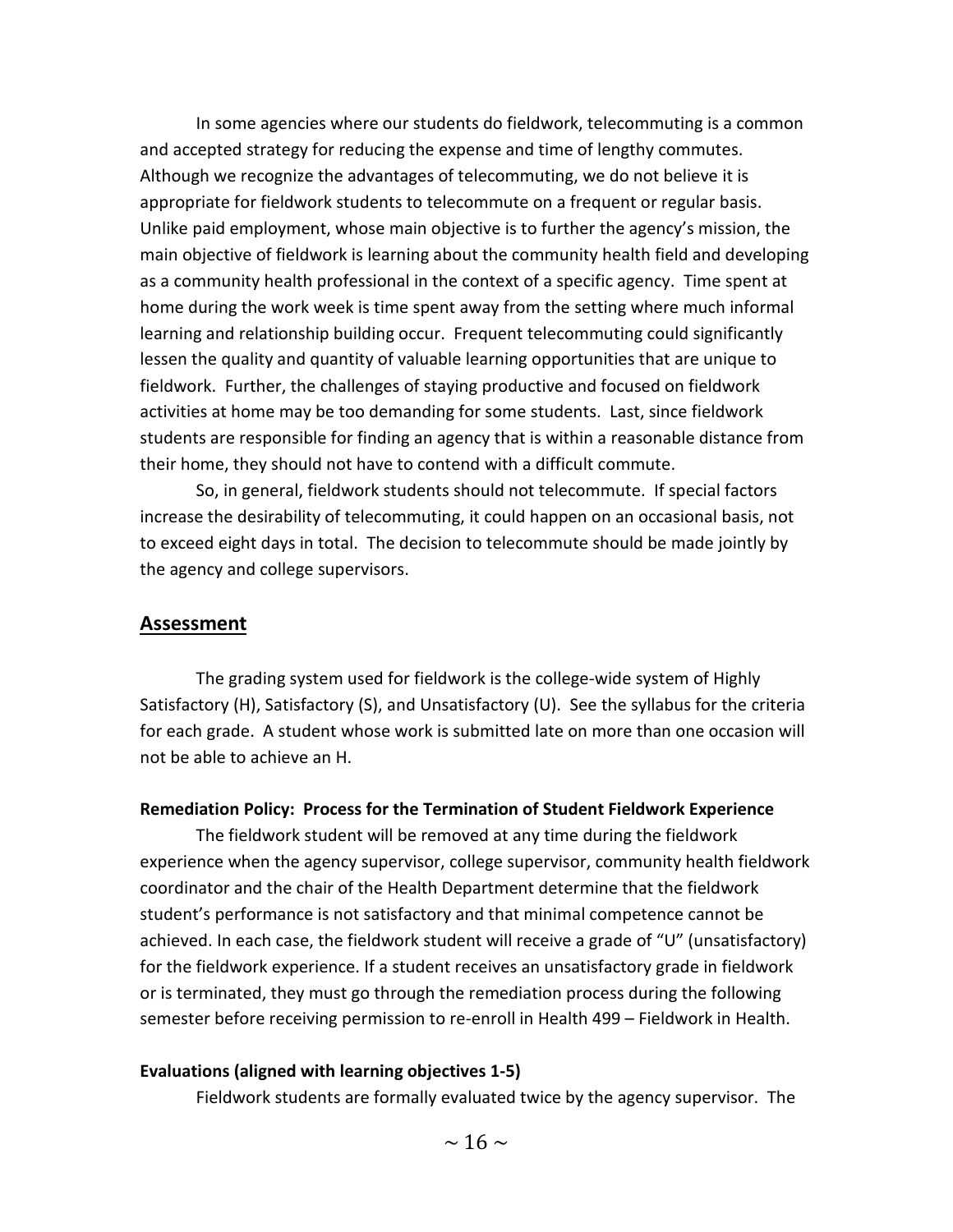first evaluation is at the end of the first eight-week quarter of fieldwork. The second evaluation occurs at the end of the second eight-week quarter. Students are assessed in three skill domains: 1) accessing information and resources, 2) communication and education, and 3) community health programming. They are also assessed for professional growth and the Health Department's community health dispositions. Agency supervisors should discuss both evaluations with the students to help them understand their strengths and limitations at this point in their professional development. The evaluations are then sent to the college supervisor, who factors the evaluation scores into the first quarter and second quarter grades. The evaluation forms are posted on the fieldwork website.

#### **Weekly Logs**

Students submit weekly logs throughout the fieldwork experience. The weekly log documents the tasks performed by the students each day as well as the time periods when they are working and the total number of hours worked each week. In addition, students incorporate a reflective dimension into their weekly logs. Reflection may encompass a wide range of opinions, observations, insights, ideas, and questions related to the agency and the student's personal experience of fieldwork on a day-today basis. Each weekly log should be two to five double-spaced pages in length. The weekly log is due to the college supervisor every Monday. An example of a weekly log can be found in Appendix A.

## **Fieldwork Learning Plan**

The Fieldwork Learning Plan is a 1-2 page (double-spaced) overview of the fieldwork experience planned by the agency supervisor and the student. It should be in the form of a numbered list of the student's learning objectives for fieldwork. Learning objectives clarify what students will focus on learning in their respective agencies. Some objectives could relate to learning knowledge integral to the agency's work while others could relate to learning skills necessary to accomplish work in the field. Still other goals may relate to the student's personal development in terms of their professional growth and career plans. There should be at least five learning objectives for fieldwork. For each learning objective, list the primary activities, events, meetings, projects, trainings, etc., that you will be involved with during fieldwork that will help you to achieve the objective. It is possible that some fieldwork activities will facilitate multiple learning objectives, so they could be included on more than one list. It is also understood that the fieldwork learning plan may evolve over the course of the semester for a variety of reasons. Last, it is normal for learning plans to vary greatly from student to student, given the diversity of agencies in which they do fieldwork. However, the learning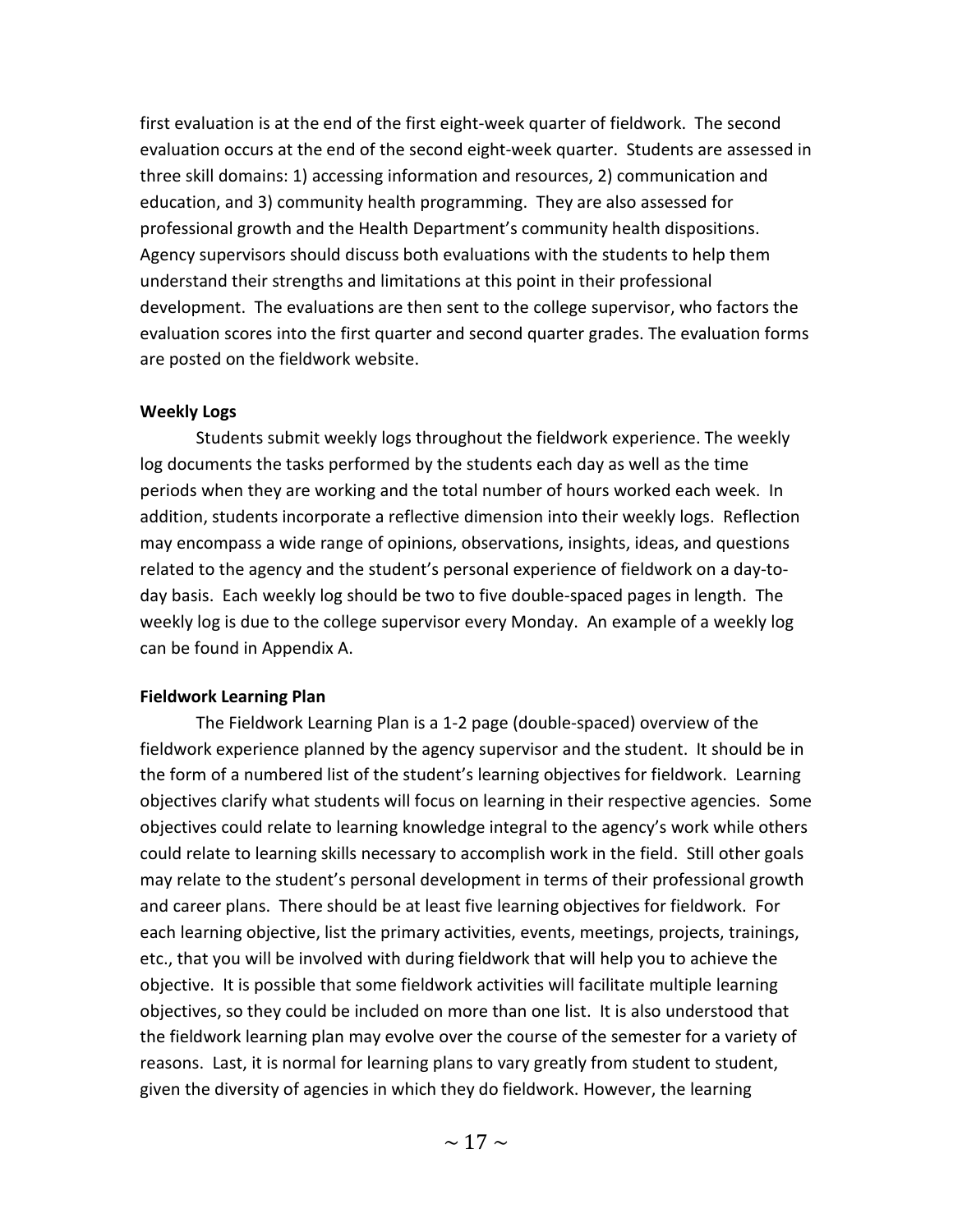objectives should be consistent with the minimum expectations of fieldwork experiences. (See "Supervisor Responsibilities during Fieldwork.")

# **Community Health Project (aligned with learning objectives 3-5)**

During fieldwork, each student designs and implements a project related to the agency's mission and current areas of focus. The two requirements of all fieldwork projects are that they potentially benefit the agency in a practical way and involve the student in primary data collection and analysis. Most projects consist of two parts, an intervention/program and data collection. Data collection typically helps the agency to 1) assess health-related needs of a target population, 2) design and plan an intervention, and/or 3) evaluate an intervention. The role of the student in the intervention depends on the nature and timing of the intervention as well as the purpose of data collection. When a student does a needs assessment, for example, there may not be enough time remaining during fieldwork to design and plan an appropriate intervention. Often, however, the student plays an important role in designing, planning, and/or implementing an intervention. Depending on the project and agency staffing, the student may do the project alone, work with a partner, or work as a member of a team. In the event that two fieldwork students are placed in the same agency during the same semester, they must do separate projects.

At least a week prior to the project proposal due date, agency supervisors should help students to brainstorm possible projects, assess the feasibility and significance of their ideas, and plan a timeline for the project. Students are encouraged to also email a brief description of the project idea to the college supervisor for general feedback. Students then submit a detailed project proposal to the college supervisor for feedback and approval. Projects should not begin until approved by the college supervisor. Examples of final project reports are available on the Health Department's fieldwork website.

# *Guidelines for the Project Proposal*

- Length: In general, seven to ten double-spaced pages, not including the title page or references, but it could be more.
- Title and title page: Provide the complete title of the project. The title should include the name of the agency.
- Format: APA format throughout the proposal. If you need help with APA style, consult the APA Manual ( $6<sup>th</sup>$  edition) or Purdue's Online Writing Lab, at <http://owl.english.purdue.edu/owl/resource/560/01/>
- The Problem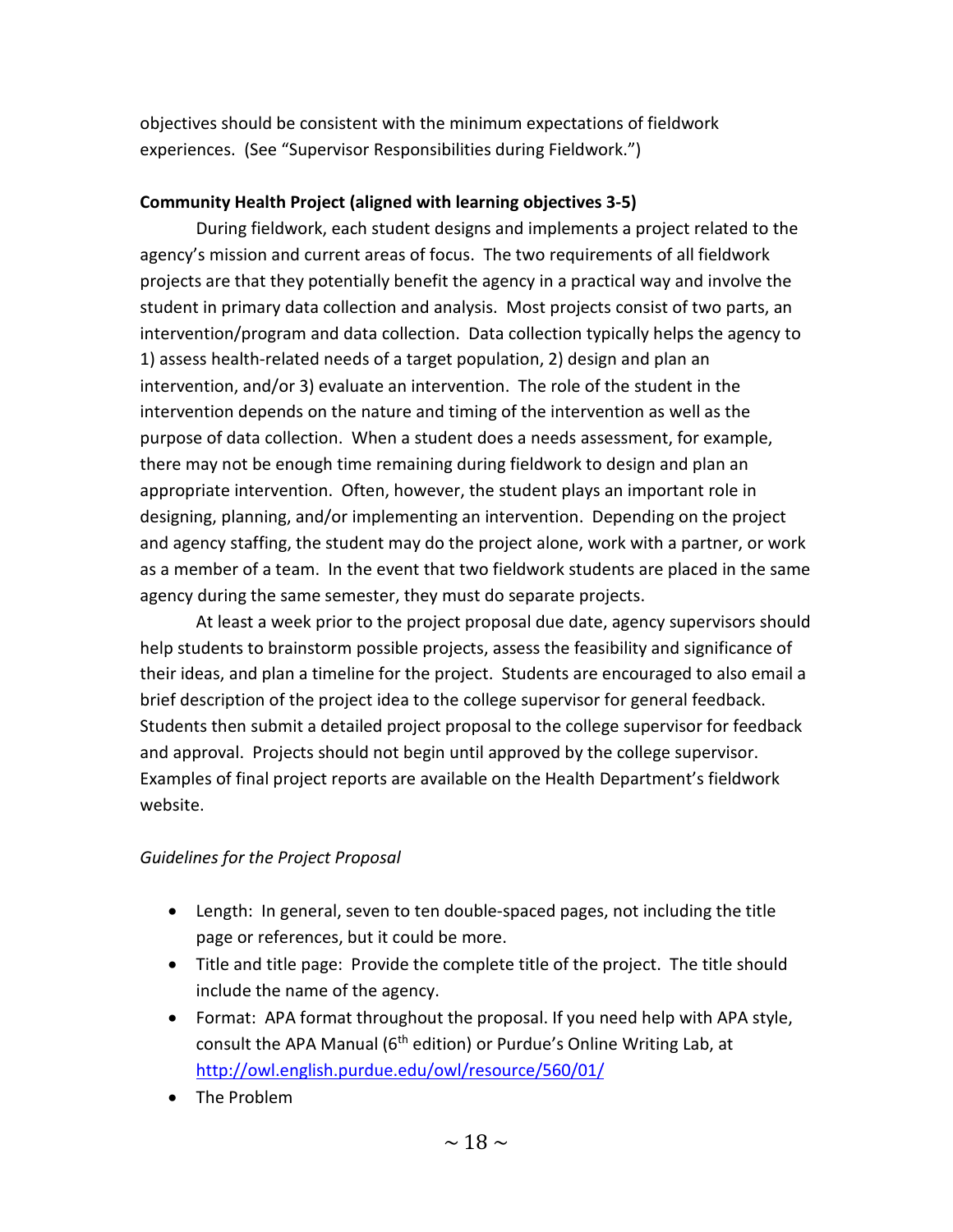- $\circ$  At least two pages. This section will later be incorporated into the project report.
- o Provide some background information to provide a context for the reader, citing reputable and current sources as necessary.
	- Clearly identify and describe the problem that is being addressed by the project. The problem may be a disease, disability, or injury (i.e., diabetes, HIV, cancer, autism, wounds, obesity); a social determinant of health (i.e., violence, abuse, discrimination, poverty); a challenge related to healthcare and/or access to healthcare (i.e., patient dissatisfaction, lack of health insurance, high rates of hospital-acquired infections, falls in hospitals, too few organ donors); an environmental problem (i.e., indoor air pollution, poor water quality, lead exposure); or something else.
	- Explain the significance of the problem for public/community health in general and for the agency's work in particular.
		- Current epidemiological statistics that demonstrate the problem is widespread and/or worsening, i.e.,
			- o Current incidence and/or prevalence (national, regional, state, county/city)
			- o Trends over time
		- Information that demonstrates the severe impact of the problem, i.e.,
			- o Mortality and morbidity
			- o Quality of life
- o Provide additional background information, such as the primary causes and risk factors and the main approaches to prevention and/or treatment.
- o Explain how the agency's mission and work relate to the problem.
- The Intervention
	- o Describe the intervention.
		- Usually the project is about an intervention to address the problem. For example, it may be related to education, policy or procedure changes, fundraising, or raising awareness.
		- **E** Clearly explain your role in the intervention. Are you involved in design and planning, implementation, or some combination of these roles? It is possible that you will not be directly involved in the intervention itself, perhaps because you are conducting a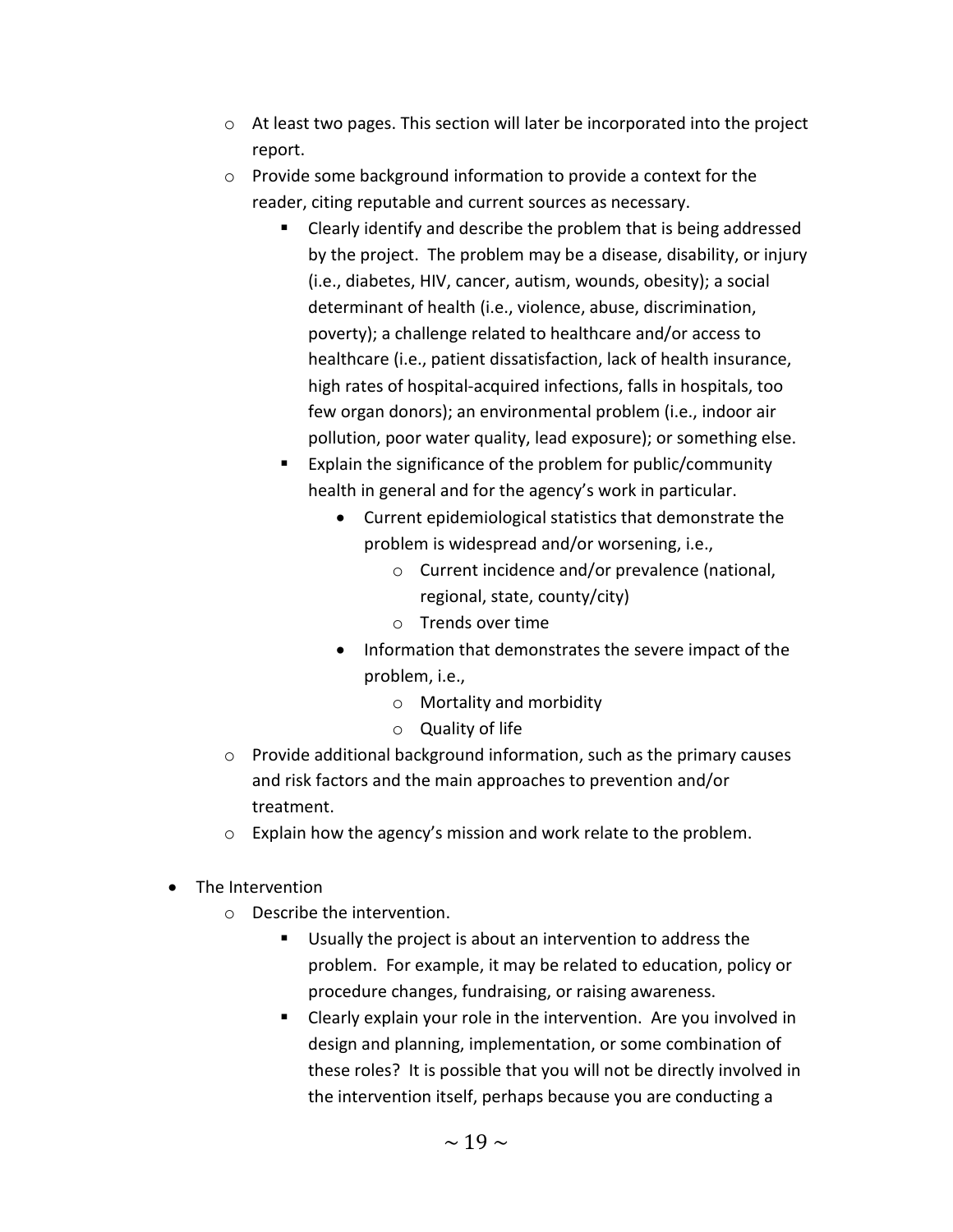needs assessment and the intervention won't be developed or implemented until after fieldwork is over.

- o What are the expected outcomes of the intervention?
	- $\blacksquare$  How will the intervention benefit the agency?
	- How will your role in the intervention benefit you, professionally and/or personally?
- o Is the intervention "theory-based"? That is, is it based on and/or clearly related to a theory, model, or framework that is relevant to community health, such as the health belief model, the social-ecological model, or social cognitive theory? If so, explain by discussing how the different theoretical constructs or components of the model relate to the intervention. For example, an intervention that educates people about the benefits of changing a behavior could be based on the health belief model (perceived benefits), or an intervention that models a healthy behavior could be based on social cognitive theory (observational learning). You may need to refresh your memory of these theories, which you learned about in HLH 394. *Theory at a Glance: A Guide for Health Promotion Practice* is posted in Blackboard under Content and may be useful for this purpose. Some interventions are unrelated to promoting behavior change. In this case, the intervention may not have a theoretical foundation. Alternatively, it may be based on a theory or model related to another field, such as organizational change, nursing, policy development, or disabilities. Check with your supervisor and the research literature to explore this possibility.
- o Is the intervention "evidence-based"? In general, an evidence-based intervention is one that has been rigorously studied and found to be effective. It may be considered "best practice." If you don't know if the intervention is evidence-based, check the research literature to see if relevant evaluation research has been published by a scholarly journal. Cite one or more studies to support your claim that the intervention is evidence-based. If the intervention is not evidence-based, then why was it chosen? Is there some other reason to expect it will work?
- o NOTE: If you are doing a needs assessment, then place this section after the "Data Collection" section. Provide as much as information as you know about the future intervention. For example, when will it happen? What type of intervention is likely—education, policy, practice? What is your role likely to be, if any? Describe the evidence base for the general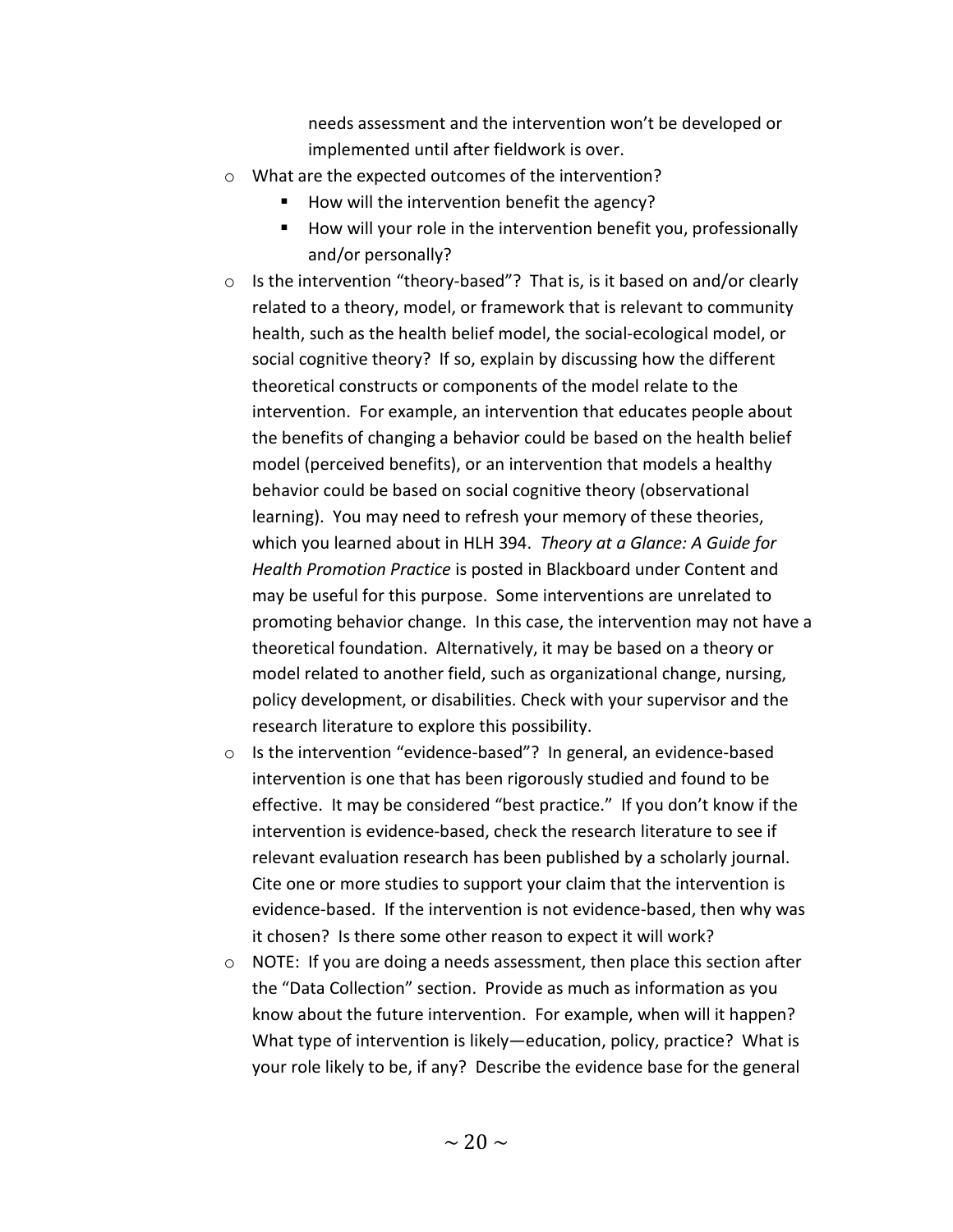type of intervention. If even the general type of intervention is unknown, just choose a possibility and describe its evidence base.

- Data Collection
	- o Explain the purpose of data collection in the project. Will it help to assess need, design and plan, and/or evaluate the intervention? What data will you collect?
	- o Describe the procedure that you will use to gather the data for this project.
		- $\blacksquare$  Identify the data collection method, i.e., telephone interview, face-to-face interview, focus group, survey (administered by telephone, in person, online, or by mail).
		- **EXPLAID WE EXPLAING WATER 15 FOR THE VIOLET I** Explain whether you will be collecting qualitative data, quantitative data, or both. (Remember, qualitative data is nonnumerical, i.e., "the leaves are turning yellow," and quantitative is numerical, i.e., "the leaves average 3.54 cm in length.")
		- Describe, as best you can, the questions you will be asking and/or the measurements you will be making.
			- How many questions?
			- What kind of questions?
			- What kind of responses, i.e., yes/no, Likert scale, checklist, open-ended?
		- Sometimes data collection is based on a theory or model just like an intervention. If your survey or interview/focus group questions are theory-based, explain. For example, a needs assessment or evaluation based on the health belief model would include questions to measure perceived susceptibility, perceived severity, perceived benefits, perceived barriers, and/or selfefficacy.
		- **If the agency already has a survey or interview questions ready for** use, that is fine. If not, you may need to create the data collection instrument yourself. Include a copy in an appendix.
		- **Describe your sample. Who will you collect data from? How** many people?
		- **What will be the timeline for data collection? When will it begin** and when will it end?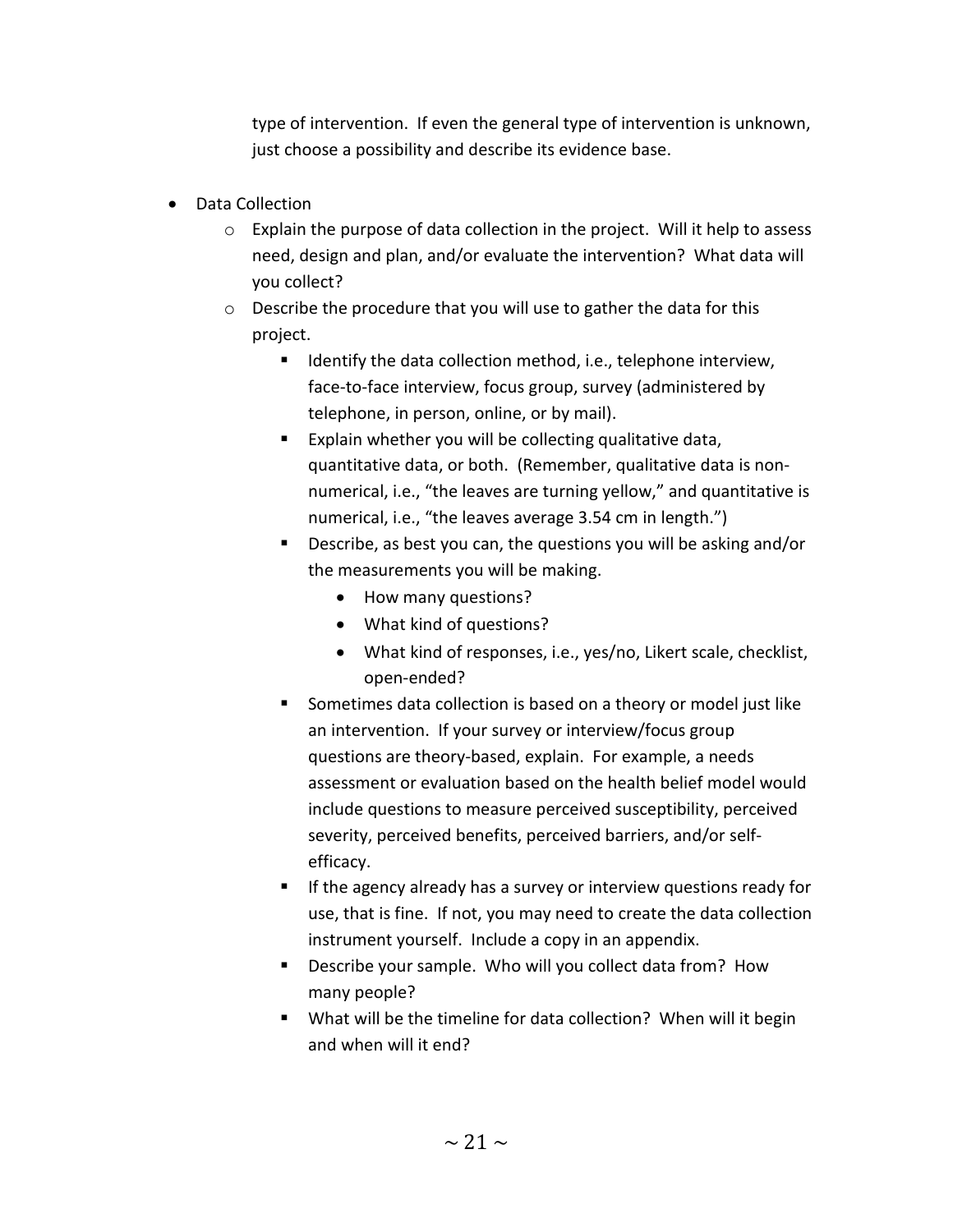- o NOTE: Researching a topic by reading articles, websites, and books does not count as data collection, although it is necessary to write the introduction, develop the project, understand the results, etc.
- Data Organization and Analysis
	- o How will you organize the data (tables, graphs, lists, narratives)? Usually graphs are best for presenting key quantitative data.
	- o How you will analyze it (averages, frequencies, counts, themes, patterns, trends)? Students can limit analysis of quantitative data to descriptive statistics (frequency of responses, averages, etc.), although the agency may choose to do more.
- References
	- o Use a minimum of five references.
	- o At least three of the references should be scholarly, i.e., from peerreviewed academic journals.
	- o All references are current and reputable.
	- o The non-scholarly references may include the agency's in-house documents.

# *Guidelines for the Project Report*

- Length: In general, 10 to 15 pages (not including the title page, the references page, or any appendices), but it may be longer.
- Format: APA throughout the report.
- Content:
	- o Title
	- o The Problem
		- This section can be the same as what was already written for the project proposal, but students should modify or improve it as necessary, based on changes in the project and/or the college supervisor's feedback.
	- o The Intervention
		- This section can be the same as what was already written for the project proposal but modify or improve it as necessary, based on changes in the project, the college supervisor's feedback, and/or additional information that has become available since you wrote the proposal. In addition, this section should now be written in the past tense.
	- o Data Collection
		- This section can be the same as what was already written for the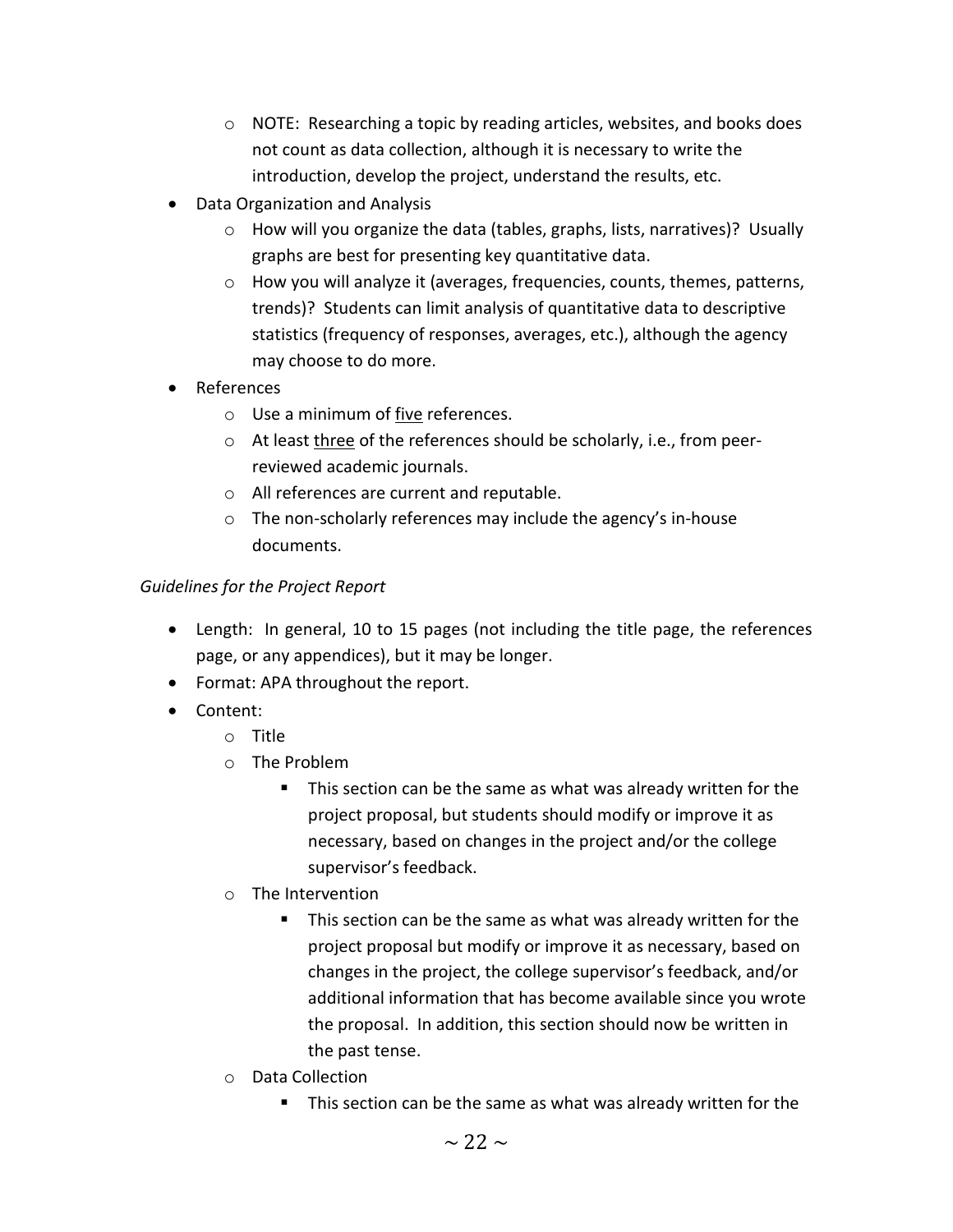project proposal, but students should modify or improve it as necessary, based on changes in the project and/or the college supervisor's feedback. Describe what you actually did, which may differ in some ways from the proposal. Any data collection instrument(s) should be included in an appendix. If you did a needs assessment, locate this section before the "Intervention" section as you did for the project proposal. This section should be in the past tense as well.

- o Results and Analysis
	- **Present your results in an organized manner (tables and/or graphs** for quantitative data, lists and summaries for qualitative data). Note: Please do not put the data in an appendix.
	- Analyze them in a simple way: If your data are quantitative, you can calculate averages and/or frequencies and identify trends and patterns in the data. (You are not expected to do a complete statistical analysis.) If your data are qualitative, you can identify general themes and patterns while also noting contradictions and results that don't seem to fit with the rest.
- o Discussion
	- **Interpret your findings. What inferences can you draw? What do** you think it means?
	- Describe any problems related to the implementation and/or data collection that might have impacted your results and how (or if) you handled those problems.
- o Recommendations
	- Based on your results, what actions do you think the agency should take (or not)? What should the agency do differently, if anything? What is your recommendation(s)? If you did a needs assessment, your recommendations should include suggestions for an appropriate intervention. If you did an evaluation, your recommendations should include suggestions for how to improve the intervention.
- o Reflections
	- What was it like for you to do this project? What did you learn from doing it? What did you value about it? What was rewarding, and what was challenging?
- o References
	- Use a minimum of five references, and more are encouraged.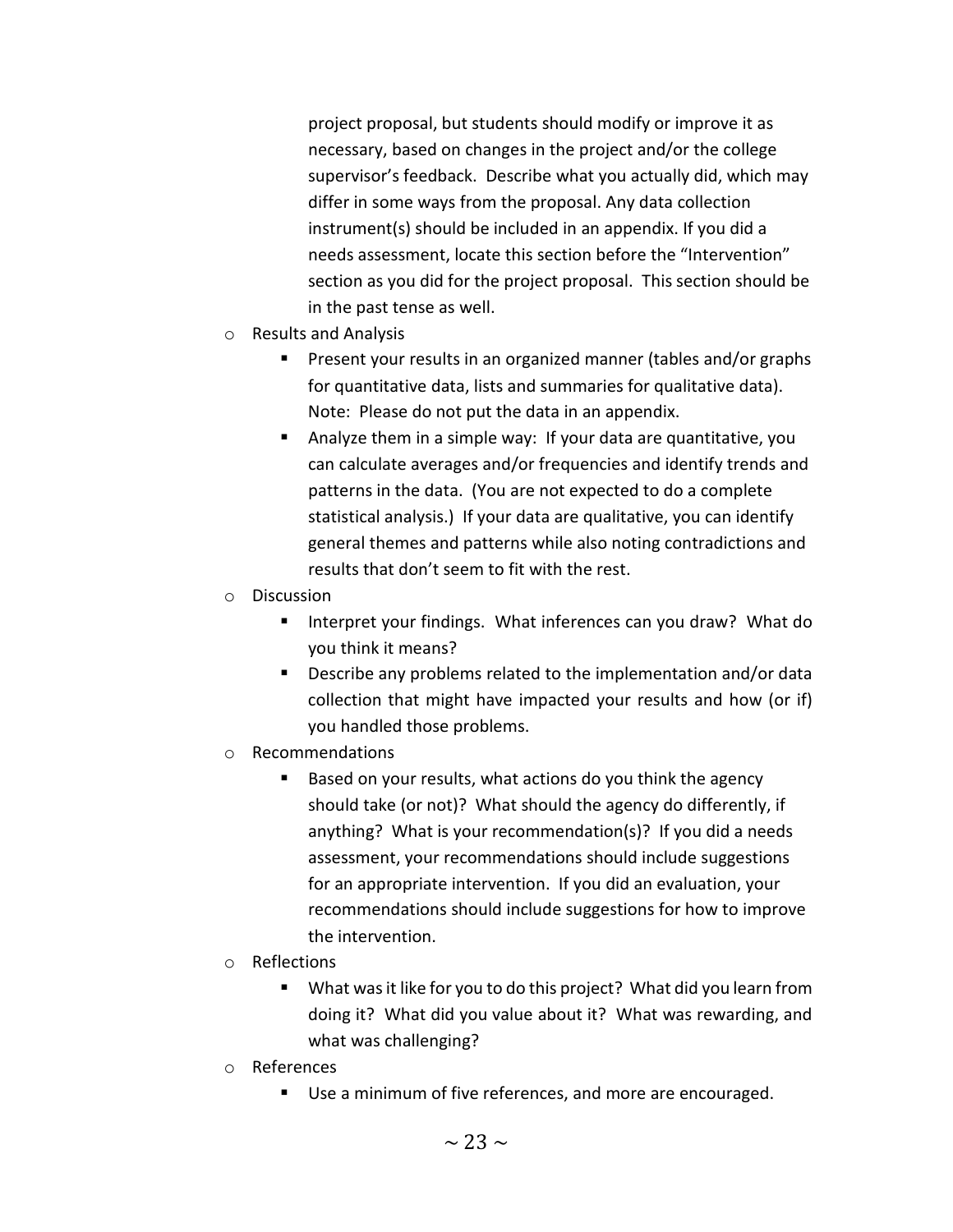- All references are current and reputable.
- At least three references are scholarly, i.e., from peer-reviewed scholarly journals
- o Appendices (if necessary)
- o Grading (25 points)
	- Content
		- Reflects college supervisor's feedback on the proposal
		- Addresses all requirements
		- Accurate
		- Thorough
		- Detailed
		- Current
		- Claims are supported by evidence
		- All technical terms are defined
		- Critical thinking
	- **•** Organization (paper, paragraphs, sentences)
		- Correct sections and headings
		- Logical flow within sections
		- Smooth transitions between paragraphs
	- Writing
		- Mechanics (punctuation, spelling, and grammar)
		- Appropriate word choice
		- Clear and concise
		- Appropriate use of quotations
		- No evidence of academic dishonesty. Check the syllabus and the College Handbook for more information. Ask the college supervisor for help if you have any concerns.
	- **Format** 
		- APA style throughout
	- **Research** 
		- Number of sources
		- Quality of sources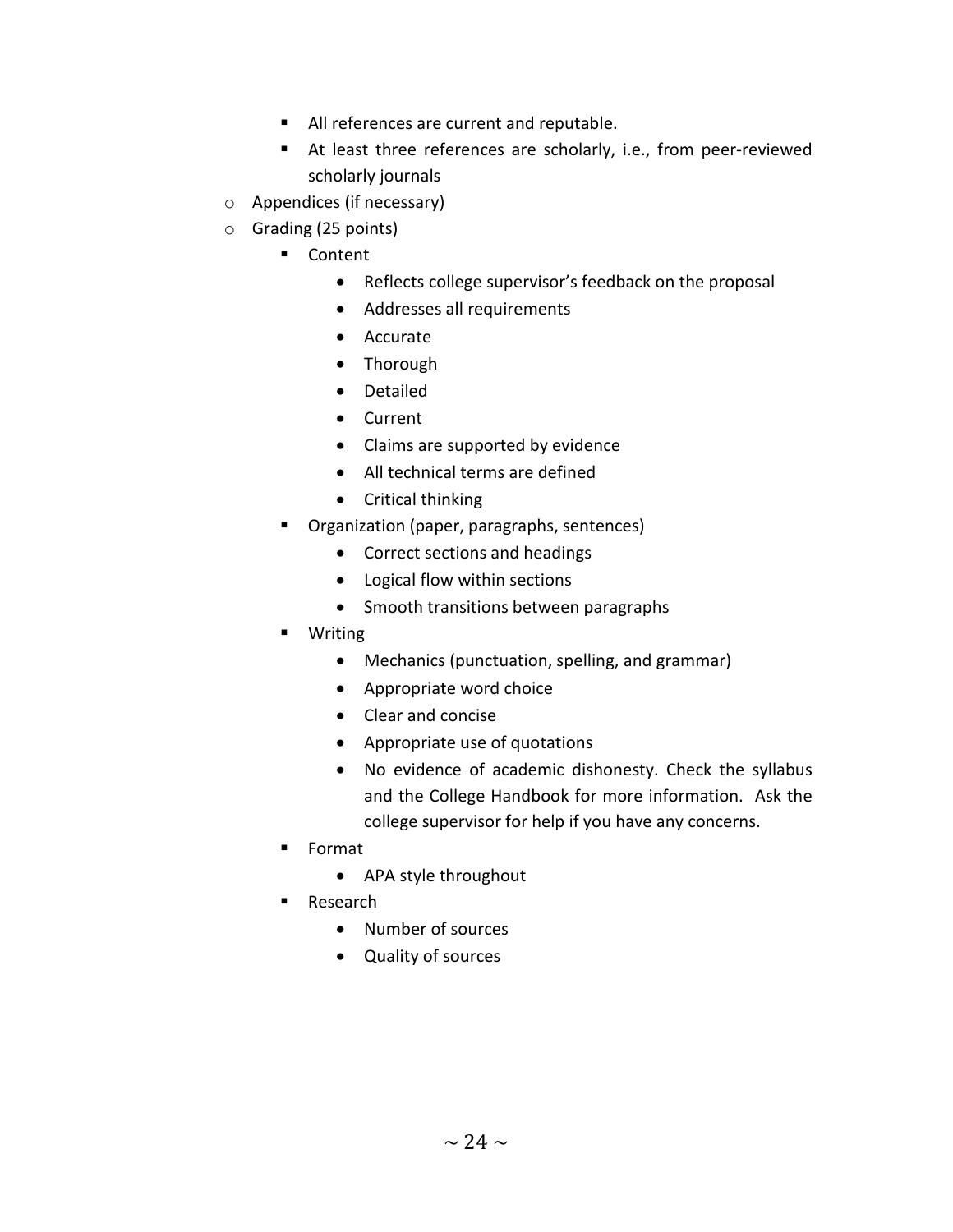# **Agency Report (aligned with learning objectives 6 – 9)**

*Directions*: Write a report about your agency in which you answer the following questions. The report should be at least 5 to 7 double-spaced pages in length. You should collect information by reviewing documents and websites as well as interviewing appropriate agency personnel. Use specific details and examples as needed to illustrate your answers.

- 1. Briefly discuss the history and development of the agency. (Note: It is not enough to just describe the origins of the agency. How has it developed over time? Has it grown or shrunk? Expanded or narrowed its mission? What are some key moments in its history?)
- 2. Review the provided powerpoint presentation entitled *Core Functions of Public Health and the Ten Essential Services.* (The link is available in the Blackboard classroom under Content.) Identify and explain three ways in which the agency's work relates to the ten essential services.
- 3. Select two courses from the community health major. Relate the work of your agency to the relevant content of each course.
- 4. Describe how the agency is organized in terms of leadership, divisions, and subdivisions.
- 5. Identify and explain three actual and/or potential problems confronting the agency.
- 6. Discuss at least three ethical concerns as they arise in the operations of the agency.
- 7. Discuss strategies and approaches used by the agency to navigate challenges related to human diversity, i.e., variation related to socioeconomic status, gender, gender identity, age, race, ethnicity, sexual identity, and/or disability.
- 8. How did you collect this information? List all sources of information, including websites and agency leaders, using APA format.

# **Professional Development Reflection (aligned with learning objectives 10-12).**

*Directions:* Write a reflection that addresses the following areas. It should be 2 to 4 double-spaced pages in length.

- 1. Articulate how you see yourself as a health professional.
- 2. Discuss your career plans and interests, including your work-related skills, talents, and areas for future improvement, as well as the kinds of work you find engaging and personally rewarding.
- 3. Describe your network of professional contacts, including ways to use this network to advance your chosen career.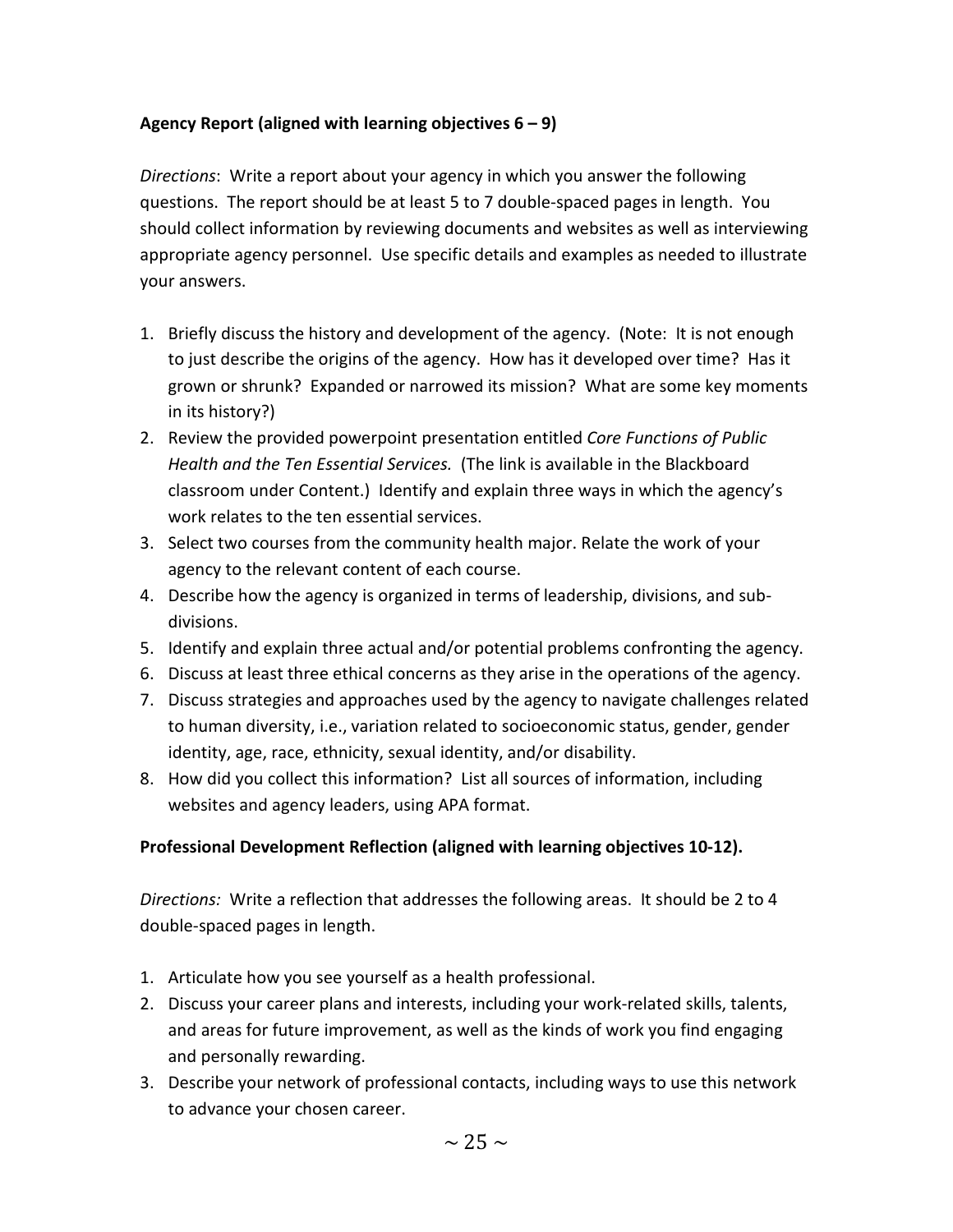## **Appendix A.** Example of a Weekly Log

### **Saratoga County Public Health Department**

#### **Week 2, February 2nd - February 6th 8 AM to 4PM daily**

#### **Monday Feb. 2nd**

The agency was closed due to severe weather conditions.

#### **Tuesday Feb. 3rd**

I had a very busy day on Tuesday. I was able to go along on home visits with a nurse from another department. The nurse I traveled with went to 4 houses where she performed various services to ensure that the patients were doing well after the various surgeries each one had. The visits consisted of the nurse taking vital signs, addressing whatever problem each one had, education, and various other things. The patients were generally older, but all had different reasons for why they needed a home visit. One of the first patients had a severe UTI, which left her with an altered mental status. The nurse did all of her vital signs, educated her on what to look for if it happened again, made sure she had people to help her, and lastly made sure all of her medicines were laid out for the next week and were not interfering with each other. I was able to help out and make the patients as comfortable as possible. It was a great experience to meet all different kinds of people and help make sure they were as well taken care of and as comfortable as possible. Furthermore, I am planning on going to OT school after graduation, and this was a great way to see how the nurses assess the patients before they get therapy. Most of the time the nurses, OTs, and PTs work together to give the patients the best outcome possible. It was a wonderful experience to see care from all aspects, not just therapy.

#### **Wednesday Feb. 4th**

The beginning of the day I worked on my toolkit that I am developing for the Saratoga County Practitioners and sent it to my supervisor to be reviewed. The rest of the day was very exciting. I attended a coalition meeting with my supervisor at Skidmore College. This was a community development forum to address the poverty-ridden population in Saratoga County. Saratoga County is generally thought of as a very well to do county; however, there are so many underserved people in this community that are often forgotten about. There are very rural areas that make it very difficult to serve the people in need, as well as many services that are unavailable for many individuals, such as affordable housing, affordable childcare, addiction recovery, mental heath services,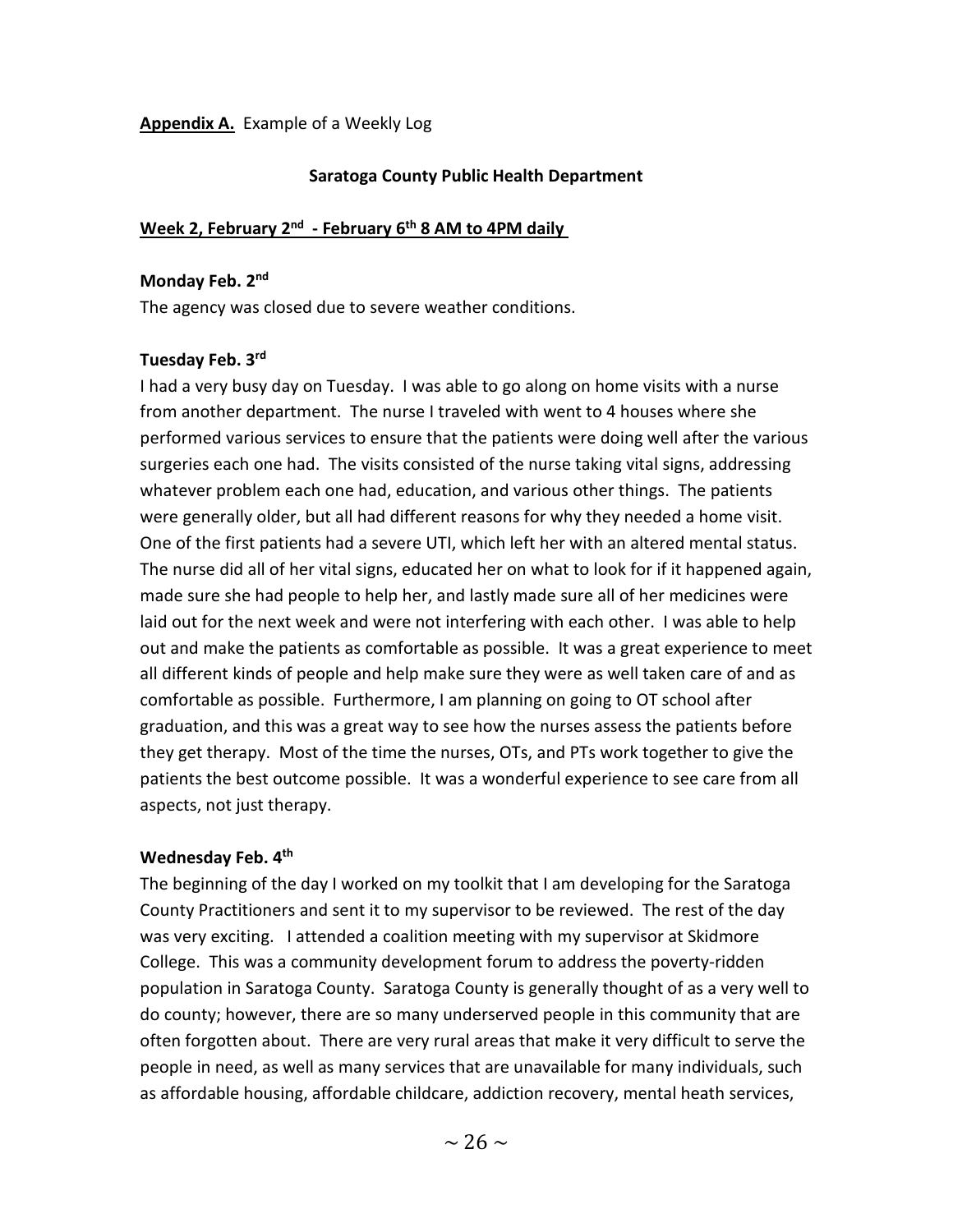and many others. The purpose of this coalition was to spread the word and get ideas of how to address this terrible issue. The meeting started off with a woman named Tina and her story of how she ended up in poverty. This testimonial displayed how easily one's life can change and how difficult it is to escape the cycle of poverty. Her story really struck the hearts of all who were listening. Next, in groups we discussed many aspects relating to poverty and how it related to our particular agency. Some of the discussion questions included "what is your agency's biggest challenge in helping to meet the needs of people with low incomes?", "what programs at your agency are used the most by people with low incomes?", and "what should our community do to better serve people with low incomes?". The discussion went very well and our table came to the consensus that funding for the agencies and transportation for the people are the biggest obstacles to providing services. Some ideas to change this would be mobile services such as mobile vaccine clinics and mobile food trucks with healthy foods. This way the services can be provided to them without the need to travel. This would be a great and affordable service, and many other neighboring counties have similar services that may serve Saratoga County well. Overall, I thought the meeting was a great learning experience and an excellent way to see other health agencies in my area.

## **Thursday Feb. 5th**

Today I began my day by attending a POD meeting at a local middle school in Saratoga. A POD is a Open Point of Dispensing which basically means this is a plan in case large amounts of medicine need to be dispersed in the community in a timely fashion. This can be for a pandemic such as a vaccine for the flu virus or a terrorism attack using anthrax as well as other reasons. Our county does this in preparation for one of these events to save many lives. This particular meeting was to plan for a practice run in case of a flu pandemic hit where we would need to disperse vaccines for all residents. The practice run will be held on April 7<sup>th</sup> at the middle school and will practice servicing 500 people in 2 hours. I will be in the forefront of planning the logistics and helping out with anything that needs to be done. This is a large-scale practice run that will be used as a test run in case something like this really must take place. We can then evaluate how the drill went and use what we learned to make preparations even better. There is so much that goes into running a drill like this and it encompasses so many different people around the community. Lastly at the end of the day I did research to help a fellow coworker on a project of hers. This project is to research how many nutritional/physical education programs and activities are available to the community and where ones need to be added.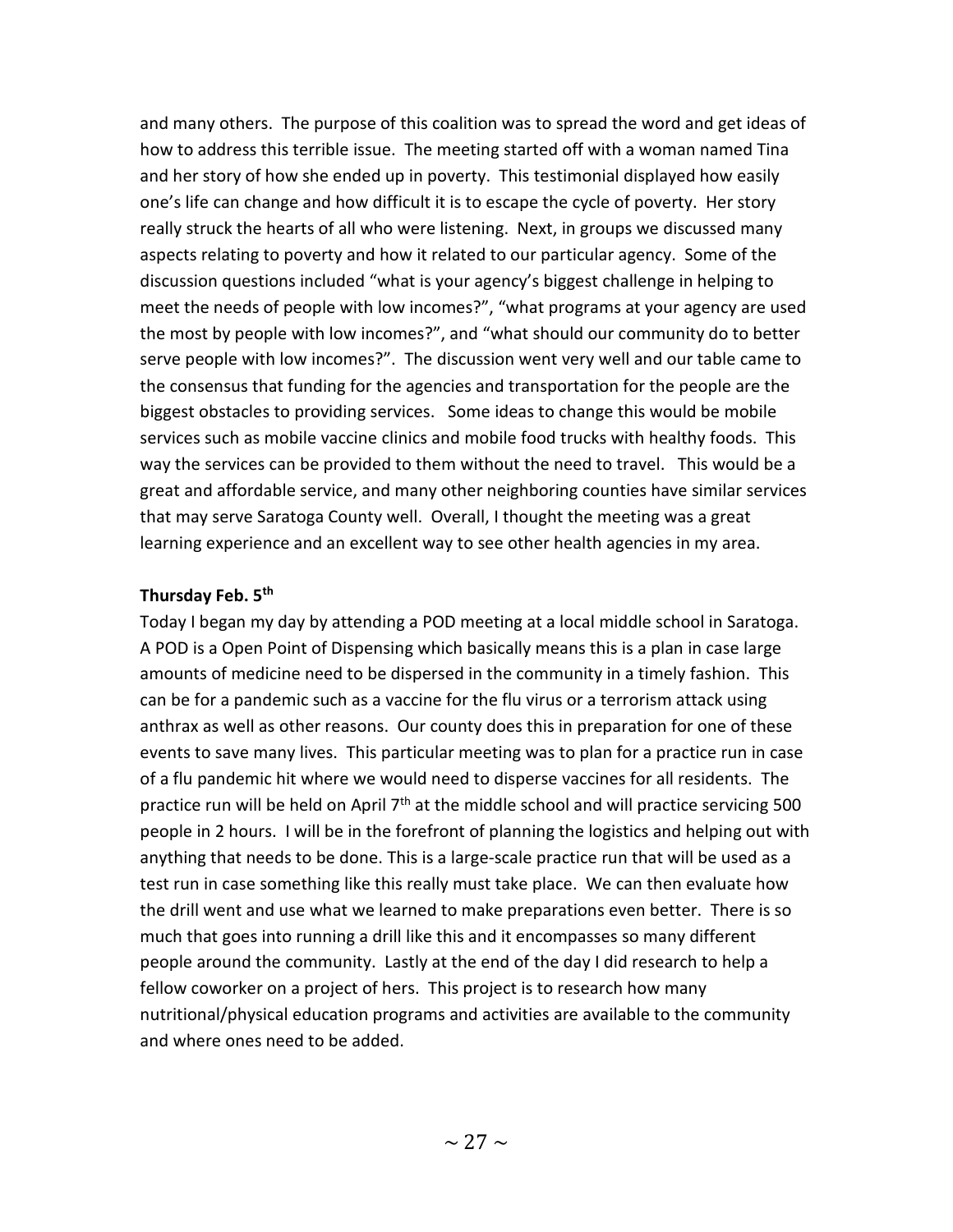## **Friday Feb. 6th**

This morning I was able to attend a meeting for the Saratoga Center for the Family, which offers clinical services for a variety of concerns such as physical and/or sexual abuse, depression and anxiety, trauma, family dysfunction, behavioral interventions, and attentional disorders. This meeting consisted of people from all over the surrounding areas from all different jobs that deal with abuse such as public health, the DA's office, a variety of sheriff's offices, different school representatives, and a variety of others. The meeting was a basically to get a baseline of where the county is at in the number of cases throughout the past year and different ways the agency is moving forward to help kids get the treatment and services they need to heal. Also questions were answered from a variety of parties such as one school representative asked if it was a violation for sex offenders to enter a school and the response from a local police officer was very interesting, stating that sex offenders can enter a school as long as they are not on parole. Also, there were many things I learned by attending this meeting about reporting abuse. I work as a registration associate for an ER outside of the internship and sometimes we have to register victims of sexual violence. I was told we have to move away from the word "SANE" when registering but was not given an explanation to why. At this meeting they explained the movement is to move away from that choice of words for the victim's sake. Overall I learned a lot of information! For the rest of the day I worked on a variety of research for a couple of different projects that I am going to be working on with the nurse in charge of public health education. We seemed to have really clicked with our ideas as I started gathering materials and discussing things needed for certain events and programs. I am excited to take on a more important role as well.

## **Reflection**

My week was once again very interesting and I was able to see more aspects of public health. There are so many needs in the community that our agency tries to meet. I am very glad my agency allows me to participate in all these aspects from clinical, to emergency preparedness, to health promotion aspects to service people living in poverty. Overall, my favorite part of the week was attending the Community Development Forum Coalition to help better aid the underserved people in our community. This is a very important issue, and many times is overlooked in our community. I hope this coalition is able to enhance the lives of many individuals. I also enjoyed learning about the services provided from the Saratoga Center for the Family because of the wonderful work that they do to help traumatized victims in the county. Services like these are incredibly important and make a huge difference in our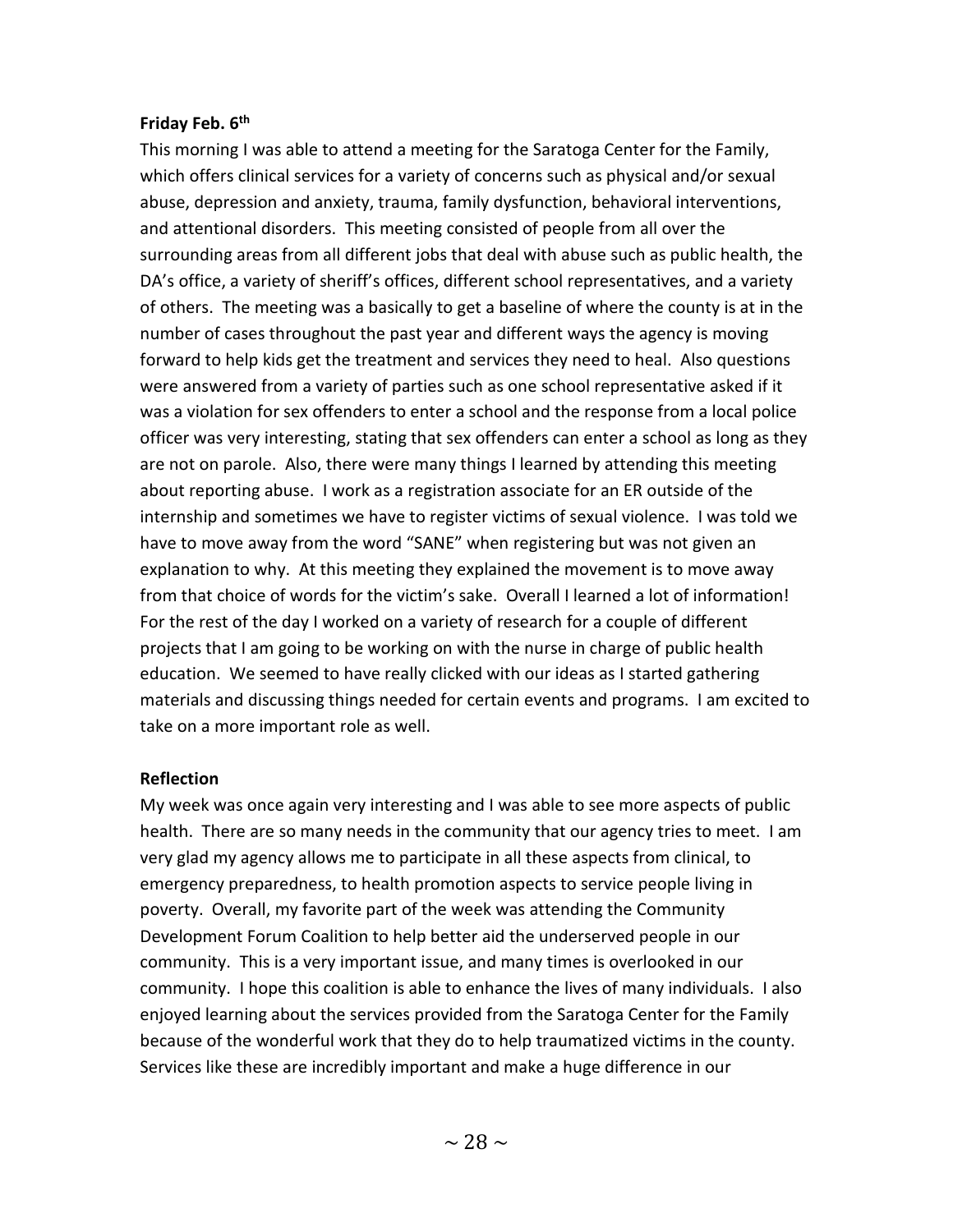community. Lastly, I finished my toolkit that I made for the county and it seems to have been very well received, which is something I am very proud about!

# **Appendix B. Example of a Learning Plan**

# **Cleopatra White Clinic Learning Plan**

- 1. To increase medical knowledge by
	- a. Attending educational workshops (i.e. breastfeeding, HIV)
	- b. Talking to patients and clinicians (i.e., listening to patient concerns/history and the clinician's assessment and treatment plan)
- 2. To increase cultural competency by
	- a. Interacting with patients and clinicians (i.e., asking about family, traditions, weekend activities)
	- b. Going to rural villages during mobile clinics once a month
	- c. Evaluating major health concerns related to cultural traditions (i.e., high blood pressure and diabetes due to unhealthy diets)
	- d. Visiting schools in order to give students vitamin A pills, de-worming pills, and different vaccinations
	- e. Community outreach programs on selected topics such as HPV
- 3. To develop effective communication skills by
	- a. Developing and maintaining a positive rapport with patients and clinicians
	- b. Learning native languages such as Spanish and Creole
	- c. Respecting and explaining patient confidentiality
	- d. Developing and implementing presentations that are clear and understandable
- 4. To develop nursing-related skills by
	- a. Learning how to take vital signs
	- b. Learning how to assess patient needs
	- c. Learning how to evaluate urine tests
	- d. Documenting patient information into the electronic system
	- e. Practicing presentation skills in order to better educate the public and patients on different health topics/concerns
	- f. Practicing effective patient/provider rapport
- 5. To develop problem-solving skills by
	- a. Organizing and prioritizing tasks effectively
	- b. Asking for clarification or help when necessary
	- c. Maintaining a positive attitude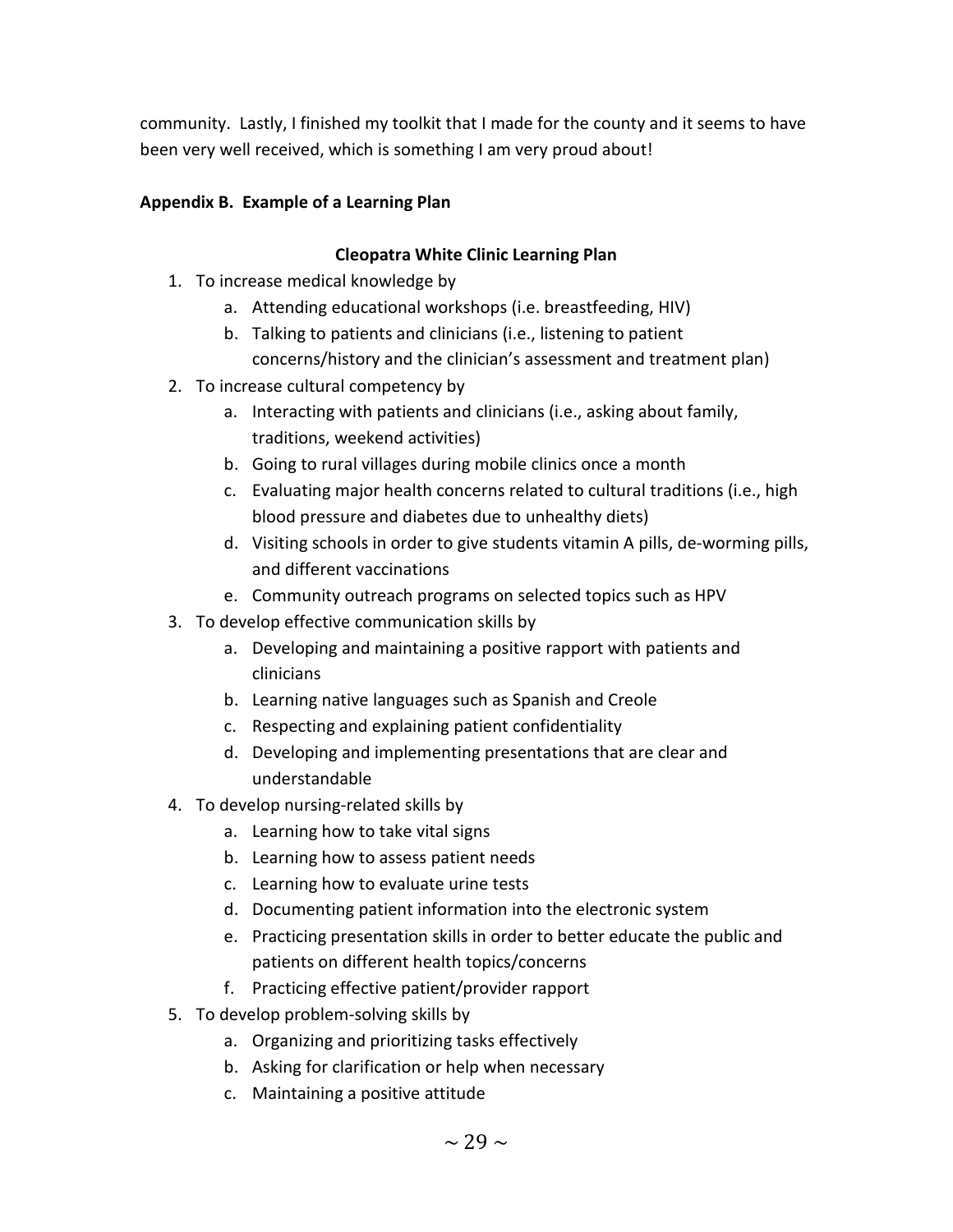- 6. To cultivate professional values by
	- a. Keeping a professional workspace through professional communication
	- b. Preserving patient confidentiality
	- c. Respecting the beliefs of others (i.e. religious beliefs)
- 7. To improve community health outreach skills
	- a. Educating key stakeholders by going to 13 different schools to educate teachers and professionals about HPV
	- b. Making sure mothers are getting their children vaccinated and giving them the appropriate information so they understand the importance of doing so

## **Appendix C. Example of an Agency Report**

## Agency Report

Orthopedics & Sports Medicine P.C. (OSMPC) was first opened twenty years ago by one of the doctors of the practice, Dr. Barry Hyman. He then brought on the first hand specialist, Dr. Gina Del Savio. Presently, the practice has grown into two separate offices with the same staff traveling back and forth. The staff consists of 10 doctors, 3 physician assistants, medical assistants, and an office staff. The doctors are all fellowship trained with subspecialties within the orthopedic specialty. My supervisor and CEO of OSMPC is Dr. Norman Levine. Dr. Levine has been at the agency for seven years now. He believes that the three most important factors when it comes to the success of the practice are insurance participation, accessibility, and the quality of medical care.

Insurance participation is crucial, especially with the out-of-pocket costs being so high. Insurance participation can greatly increase, or reduce, the number patients the practice sees. Accessibility to quality medical care improves quality of life for patients. Accessibility can mean anywhere from location to availability of doctors to see the patients as soon as possible. Last but certainly not least, the quality of medical care is an essential aspect to the office. If the quality of care is poor, the doctors and staff at OSMPC are severely lacking. Dr. Levine believes it is the mission of OSMPC to provide quality medical care the same day the patient is in need of it. When someone calls last minute due to an emergency of some sort, they are put into the schedule with a doctor that is believed to be the best fit for the patient's injury.

There are a few ways in which the agency's work relates to the Core Functions of Public Health and the Ten Essential Services. One is diagnosing and investigating health problems in the community. The doctors diagnose every patient they see daily. They enter all of the patients' information into a computer note which can be emailed or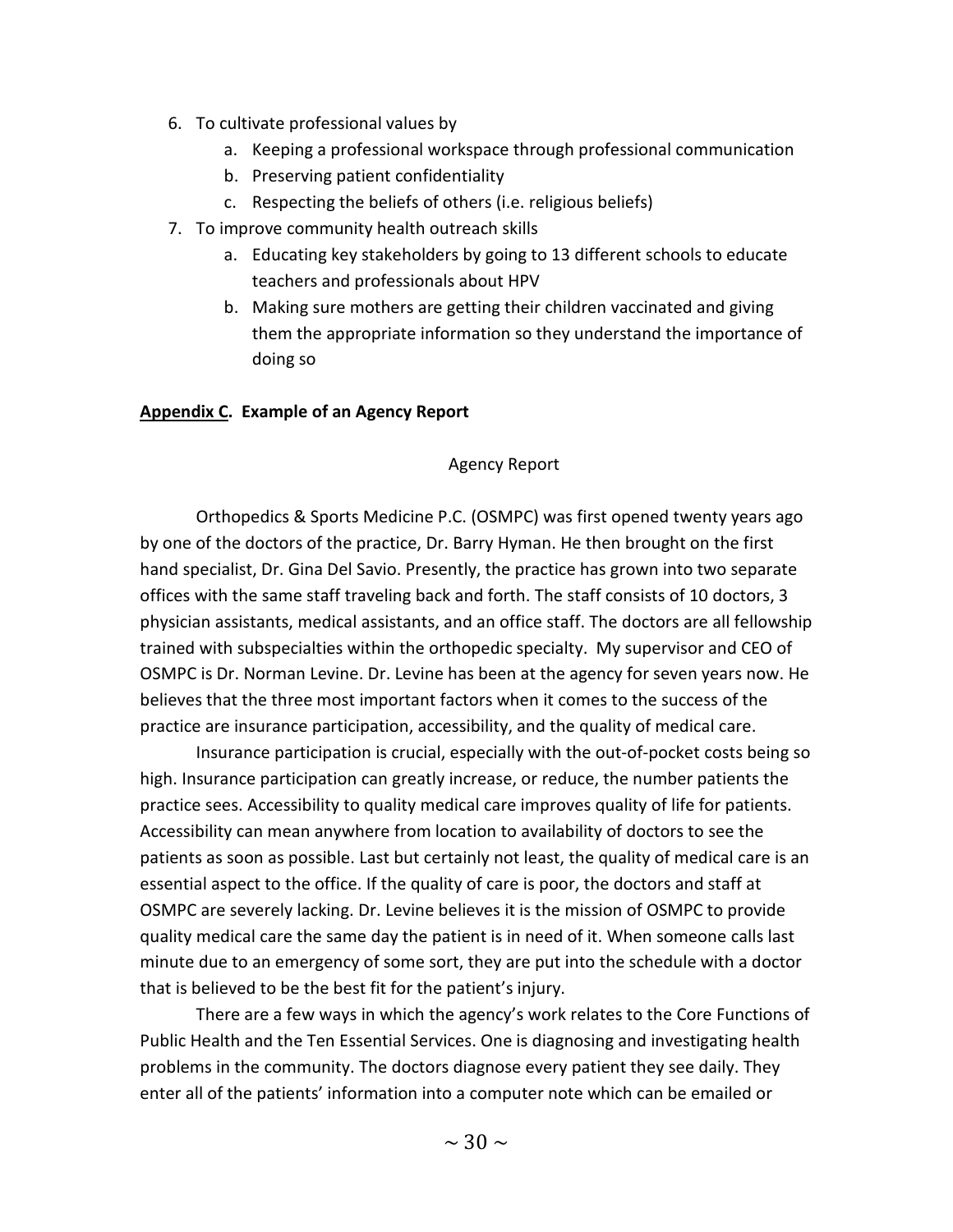printed if necessary. For those patients whose diagnosis may be unclear to doctors, they research and ask for second opinions from doctors in and out of the practice. If one of the doctors feels as if they are not able to treat or diagnose the patient to the best of their ability, they will send the patient elsewhere with all of the patient's information for further examination thus linking people to needed personal health services, a second way the agency's work is related to the Ten Essential Services. A third way is assuring a competent public and personal health care workforce. This is done by making sure all physicians are fellowship trained in their orthopedic sub-specialty and physician assistants keep their medical license active. This means they are required to retake the licensure exam every 6 years and complete 100 continuing education hours every two years to keep up-to-date with the expanding and ever-changing medical field.

Two courses from the Community Health major that have relevant content in each course that relates to the work of the agency are HLH 462-Organization and Administration of Health Programs and HLH 494-Needs Assessment and Evaluation in Health Education. Organization and Administration of Health Programs was all about effective healthcare delivery. This means improving quality while lowering costs within healthcare. Orthopedics & Sports Medicine is a medical practice with a mission to provide patients with quality orthopedic care. Quality care means the care is effective and patient-centered. HLH 462 helped me to better understand health insurance and the importance of insurance participation within an agency, especially for those who have insurance through Medicaid and Medicare and must be pre-approved for slings and braces. The second course, HLH 494, is a needs assessment based course where we spent the semester creating and evaluating a program. For my project this semester during fieldwork, I am distributing surveys to patients to evaluate their satisfaction (or dissatisfaction). I will be able to analyze and collect results from the surveys, much like what I did in HLH 494. I also created a project using surveys in HLH 391-Epidemiology and Biostatistics, which is greatly helping me in creating and distributing surveys for my fieldwork project.

The agency is organized in levels, with clinical and non-clinical divisions. In the clinical division, the top level is the 10 doctors, with 3 physician assistants working alongside them in the office and in the operating room. The medical assistants work for both the doctors and the physician assistants, handling clinical and non-clinical work. For the non-clinical division, the top level is the CEO, Dr. Norman Levine. Under Dr. Levine is Dawn the office manager, Mary who is a surgical coordinator, and Katie who is a surgical coordinator. Also in the non-clinical division are the operators and receptionists. The operators handle all incoming and outgoing calls while receptionists check-in and check-out patients, and complete paperwork.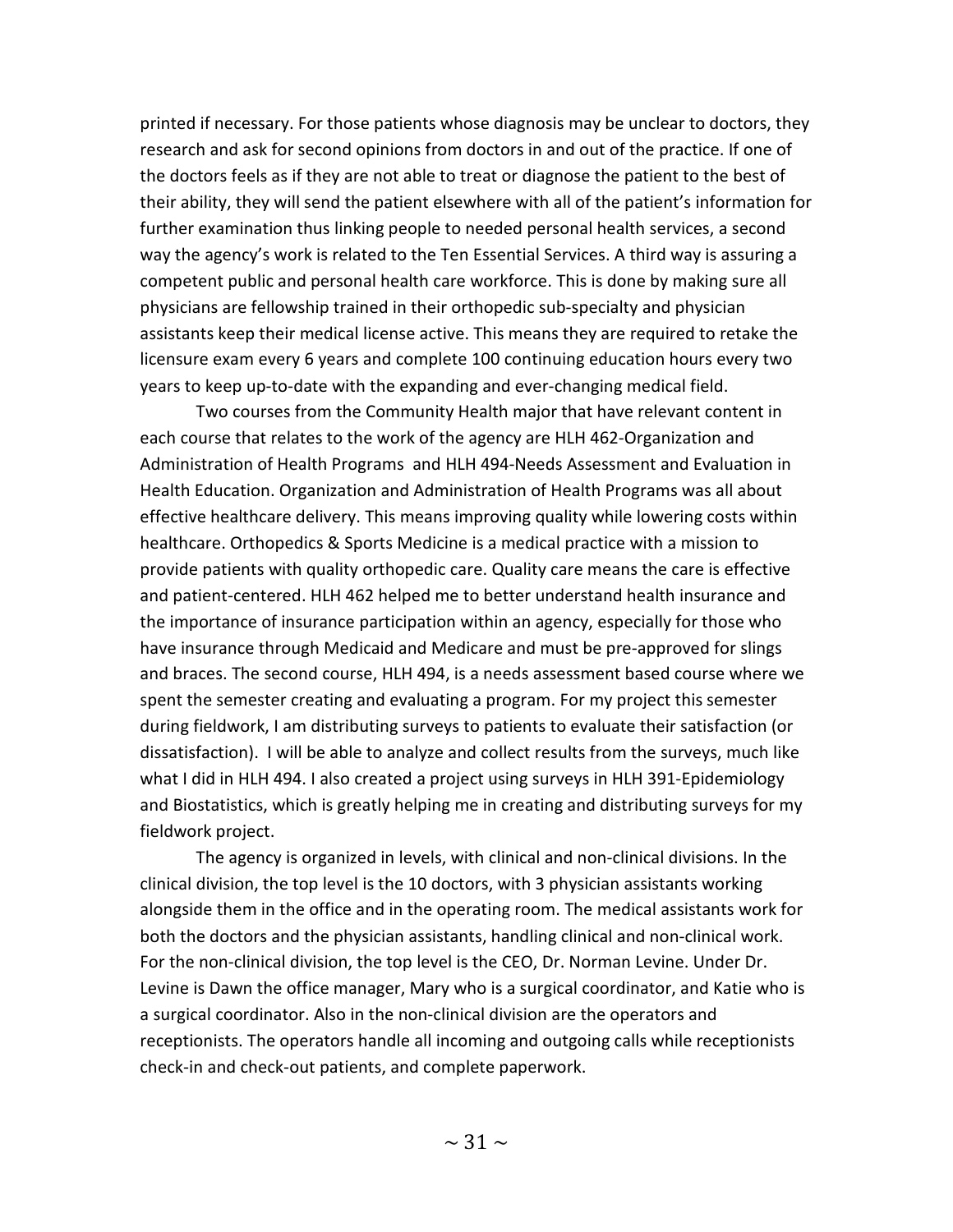With a practice as expanded and busy as Orthopedics & Sports medicine, there are a number of problems confronting the agency. The number one issue is waiting time. It is common for the doctors and physician assistants to get backed up with patients, leading to longer waiting times. The number one complaint I receive from patients I am surveying is the amount of time they spend waiting to be seen by the doctor or physician assistant. Another problem is with the computer program the doctors and PAs use to input all of the patients' information. The newer software has issues with every update. For example, to fill out the information on the computer there are buttons to click that differentiate what body part and what side of the body that part is on. If the physician were to click the right hand, for example, the program puts left hand into the patients note. If the physician is not paying very close attention, this could cause a serious issue for the patient, especially if the patient is there for preoperatory measures. The Information Technologist, Russell, is currently working to solve this particular issue. A third problem facing the practice is the availability of operating rooms for surgery. The practice is affiliated with two different centers where they perform their surgeries. One is a hospital, St. Luke's Cornwall Hospital, and the second is an ambulatory surgery center, Eastern Orange. Even with two surgical locations, the space needed for the amount of surgeries that need to be done is limited. Just last week, one of the doctors had to have one of his surgeries rescheduled due to the lack of space.

In addition to these problems, there are also ethical concerns that arise within the agency. The number one concern is drug seekers (Barsky, 2014). Drug seeking is a huge issue for many hospitals and medical practices. Patients who have painful injuries want immediate relief. However when they are given pain medication, it can become addictive. For this reason, the doctors at OSMPC almost always prescribe narcotics only after surgery, and even then the dosage is for a short period of time. If the doctors feel it is necessary, they may also send patients to Dr. Enrique Sanz, the pain management specialist. Another ethical concern is doctor-patient confidentiality. Being a private practice, the doctors will often discuss patients and their injuries to further diagnose and/or treat a patient. However, speaking about a patient in a medical office can be risky when there are many other patients around. Often when discussing a specific patient, the doctors in the discussion will all head into one room and close the door to keep the conversation private and the patient's chart confidential. A third ethical concern making sure each patient is treated impartially (Managing "Difficult" or "Non-Compliant" Patients, 2001). This can be hard when the patient the doctor is treating is noncompliant. It can be challenging to help patients when the patients will not help themselves. At times, patients will come in for a follow-up appointment with a number of complaints. However, if the same patient does not take their anti-inflammatory pills